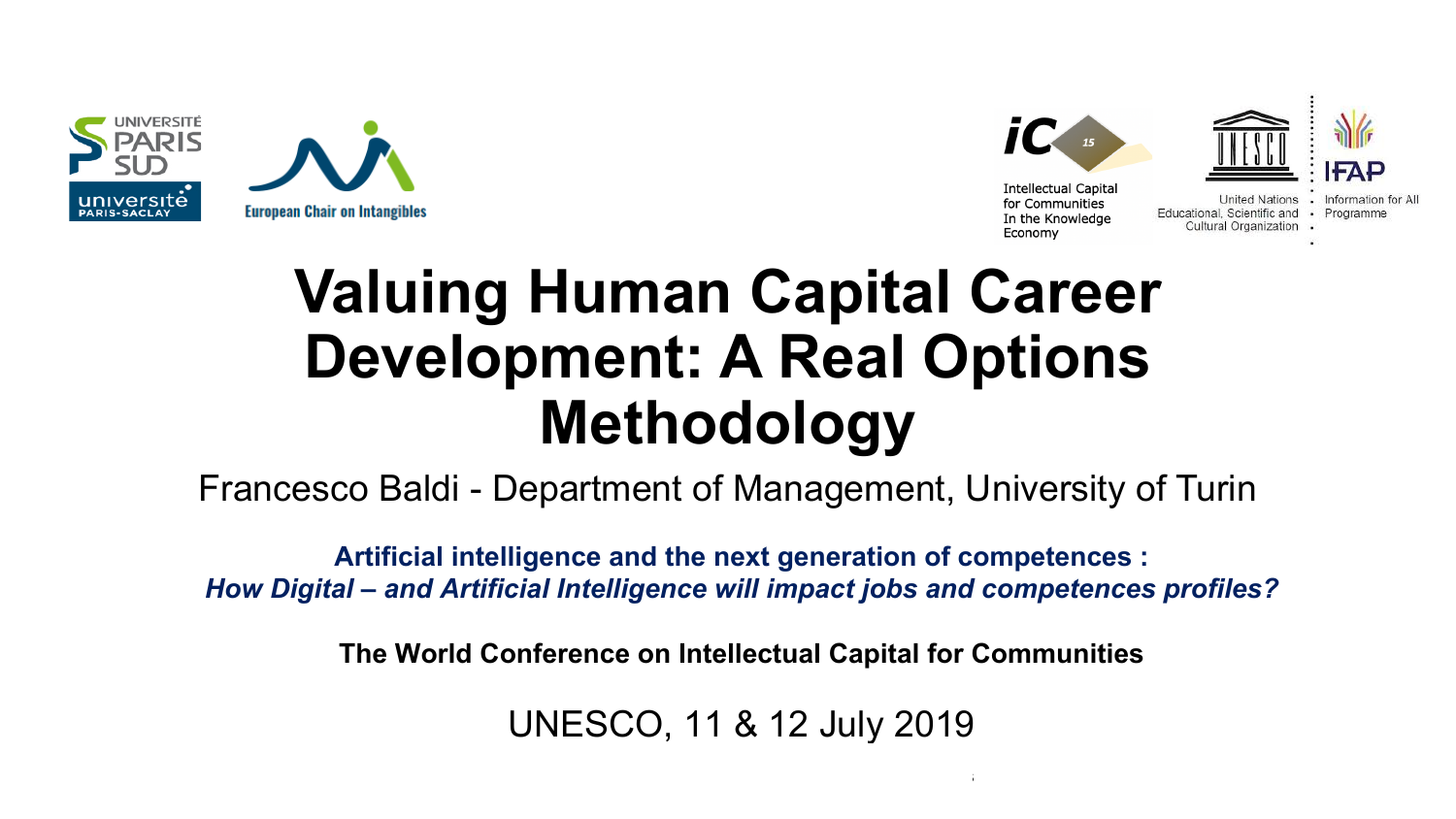

- There has been a long controversy in the literature on assessing the value of human capital –-a long-sought but elusive and challenging task. The ability to quantify *flexible human capital* (FHC) has been a shortcoming in extant literature.
- This is the **first** article that attempts to *quantify* the value of a company's sequential (staged), flexible career development program under uncertainty using the **real options (RO) methodology**.
- Our article proposes the "dual" use of **RO modeling** (Trigeorgis, 1996) & **multi-case study** approach (Eisenhardt, 1989) in an effort to apply and extend ROT to the domain of SHRM showing how an organization's flexible HC career development program can increase its ability to create and capture value.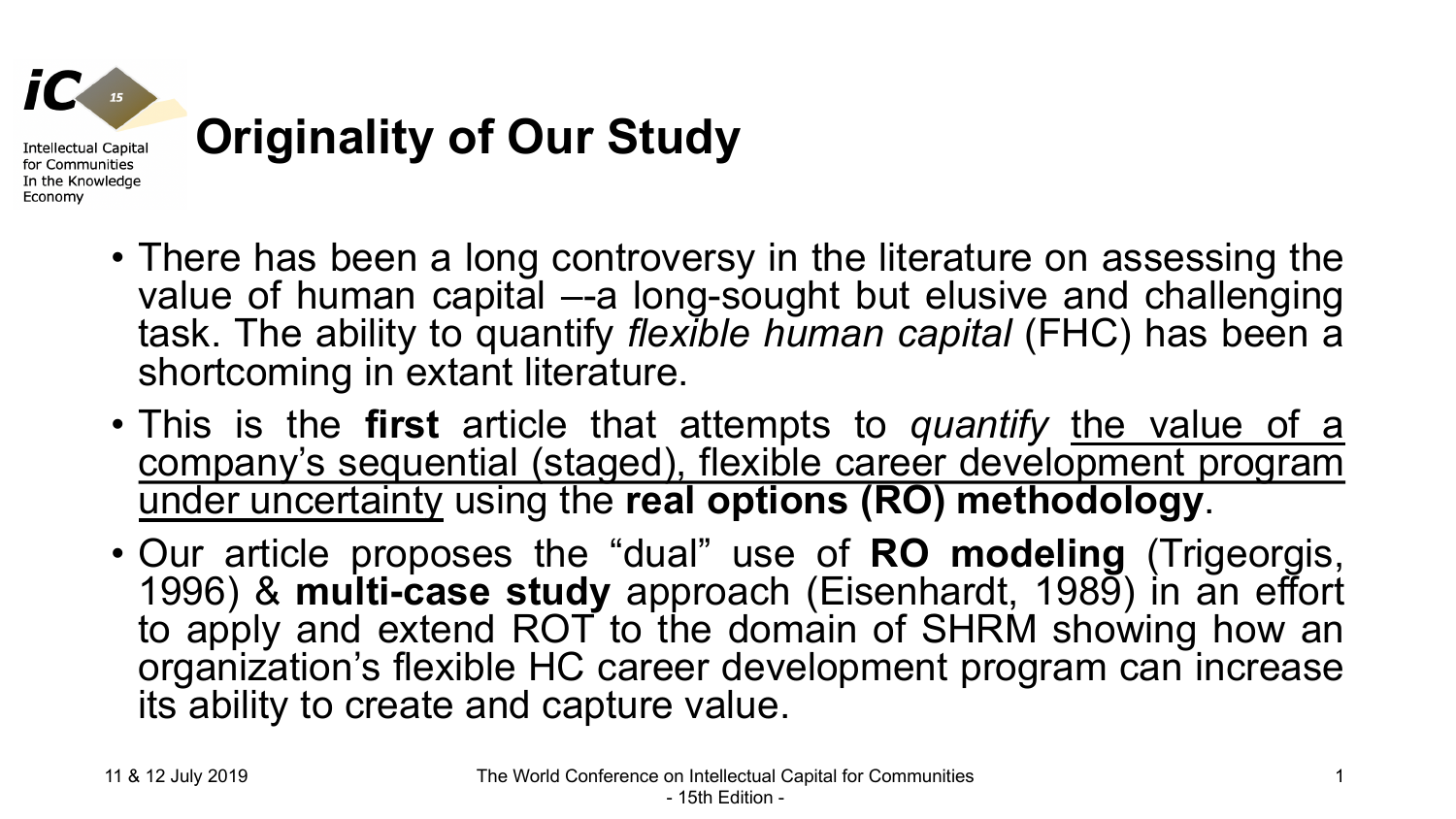

## **Implications for HR Scholars and Managers**

- The multi-case study evidence involves 10 firms from *Fortune 500* "*best companies to work for*" showing that the value of employee career development is higher in more volatile sectors in line with ROT.
- A flexible perspective on HC offers **HR scholars** valuable direction as to how to value HRs as *staged investment processes* that enhance the firm's ability to create and capture value. Our RO methodology has also significant implications for **HR managers**. It helps better manage sequential HR decisions concerning *where, when and how to invest in or redeploy HC*, accounting for the tradeoff between HR commitment and flexibility.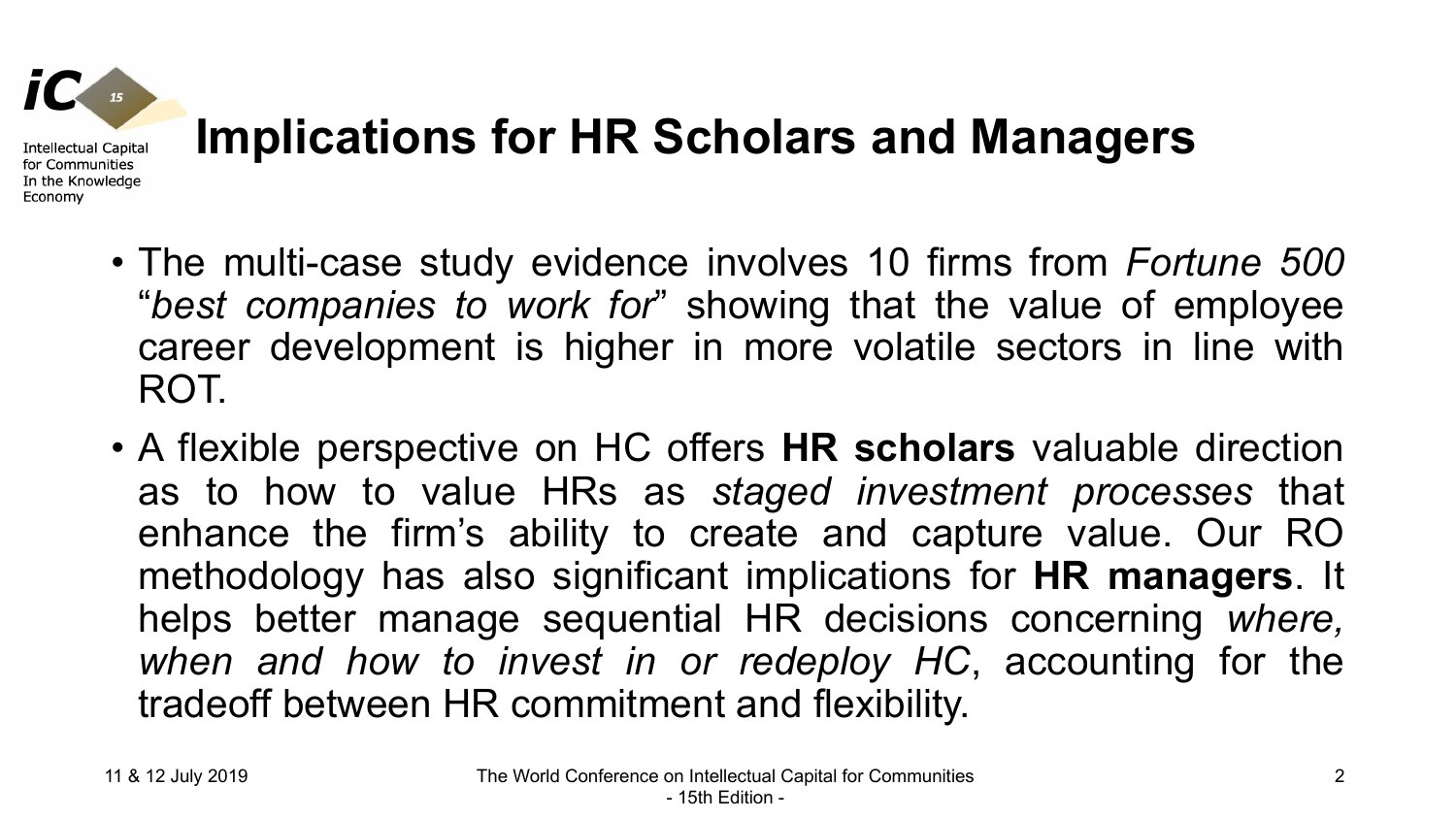

### **Career Development as Multi-Stage Option**

- This novel perspective allows us to assess the value of **HC flexibility** embedded in the staged HC career development or internal promotion process.
- We illustrate how to estimate the **career development option value** (**CDOV**) for a company like Google, which might use the RO method to inform its staged career development program so as to create and capture value in an uncertain environment.
- Our focus is on the staging flexibility in HR as exemplified by the internal career development (promotion) process. This process can be viewed as a **multi-stage (compound) option** involving various types of HC uncertainty, HC options and associated HR practices.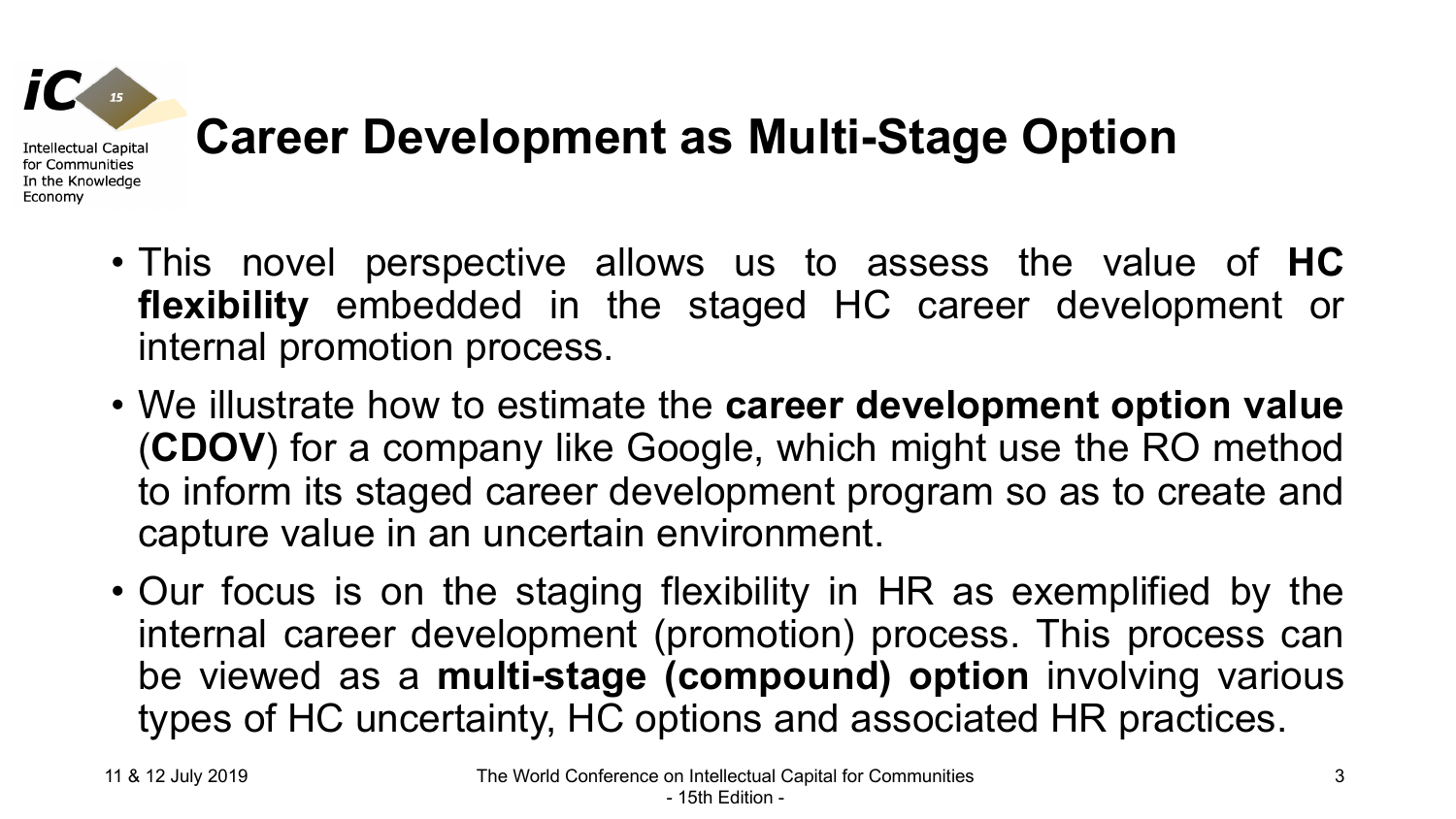

for Communities In the Knowledge Economy

#### **Career Development as Multi-Stage Option**



11 & 12 July 2019 The World Conference on Intellectual Capital for Communities - 15th Edition -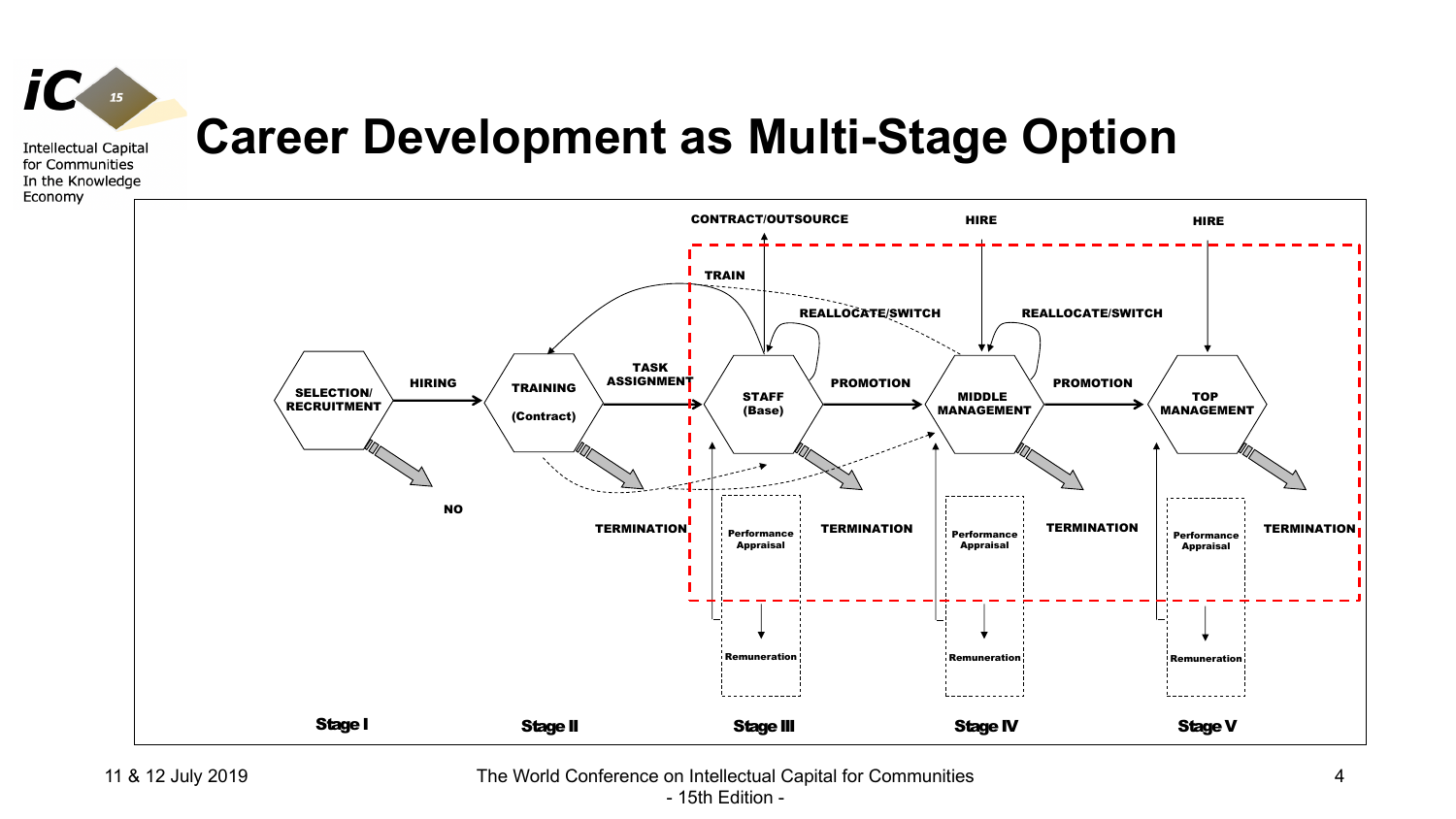

- **Findings & Contributions**
- (**1**) We **model staging HR deployment** via the *option* to promote staff employees to middle-level management, itself embedding the *option* to rise to top management (see previous Figure).
- (**2**) We provide **practical guidelines** on **how this methodology can be applied** to companies like Google.
- (**3**) To **empirically validate** our valuation approach, we present **case study research** that enables quantifying *the option value of a career development program* for a sample of 10 public leading U.S. firms across industrial sectors.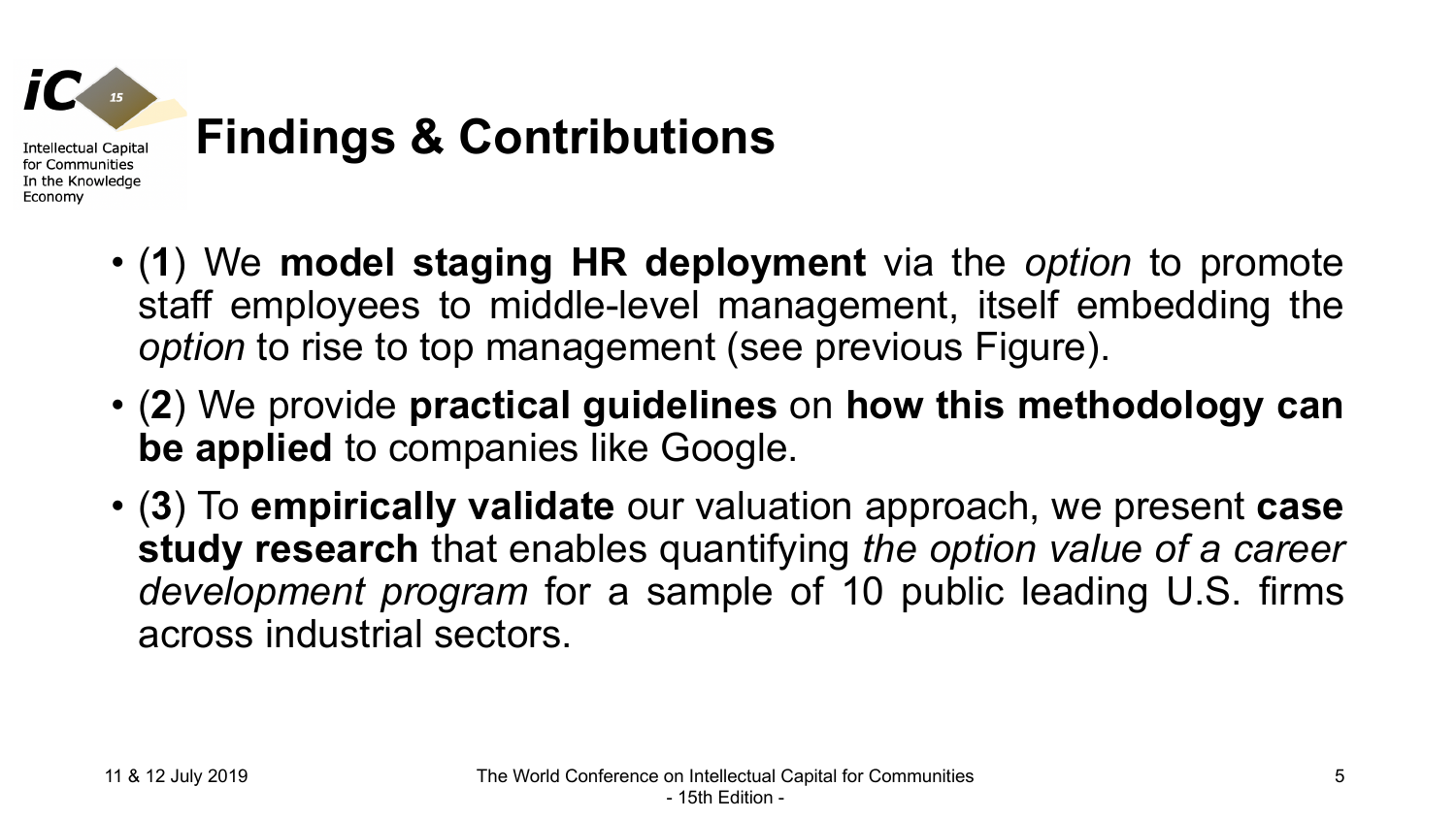

for Communities In the Knowledge Economy

### **Interaction of Various Literature Streams**

- The paper builds upon long-standing debates in the management field concerning the **organizational view of career development programs** (Iles & Mabey, 1993; Herriot et. al. 1994), **flexible HR management** and its link to performance evaluation (e.g., Martin-Alcazar et al. 2008; Whyman et al. 2015), and **use of RO-based sequential decision-making** addressing the tradeoff between flexibility and commitment.
- Few past attempts to apply ROT to the HR context have been *qualitative* and *limited in scope* (Bhattacharya & Wright, 2005; Berk & Kase, 2010). ROT has been used more broadly in finance and strategy to improve strategic decisions (e.g., R&D problems, governance choices in JVs or acquisitions).
- Naturally, there is a *need*, and *value added*, to use a similar framework to improve decisions as to **how we manage people's career development**.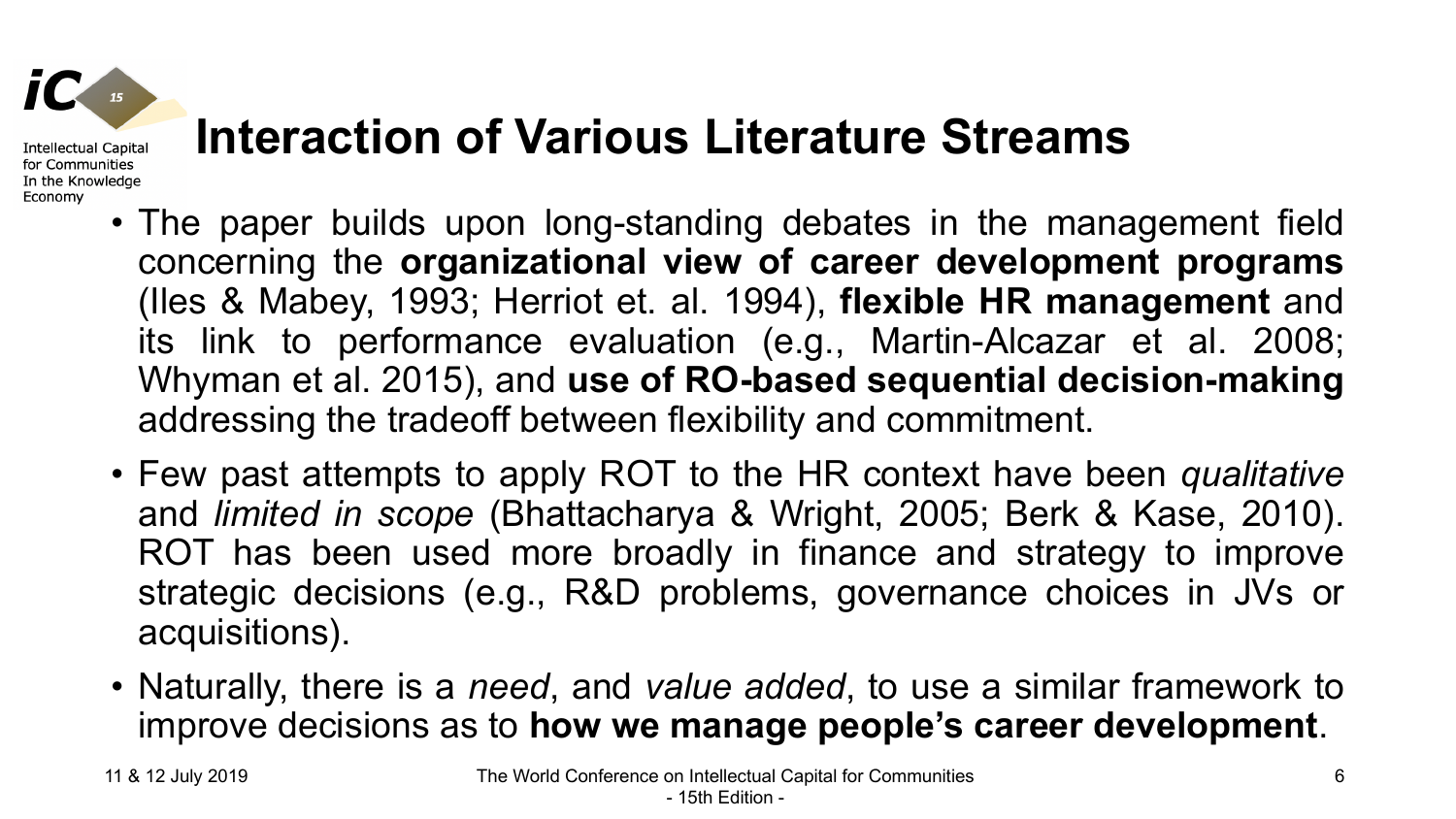#### **Addressing Recent Research Challenges**

- Our ROT framework is well suited to address a "recent call" by Kryscynski & Ulrich (2015), who – noting that in the academic literature they don't find "*much about how a company can redirect the actions and behaviors of its critical human capital to deliver on the changing demands of the external marketplace*" – encourage "*new conceptual frameworks and assumptions by bridging the theory practice gap*" and recommend to "*tie theoretical explanations to observable phenomena*" using theory to help explain interesting phenomena.
- They note that executives want to know how to take what we know about HR policies to affect selection that will maximize the value of the total HC resource to affect organizational outcomes.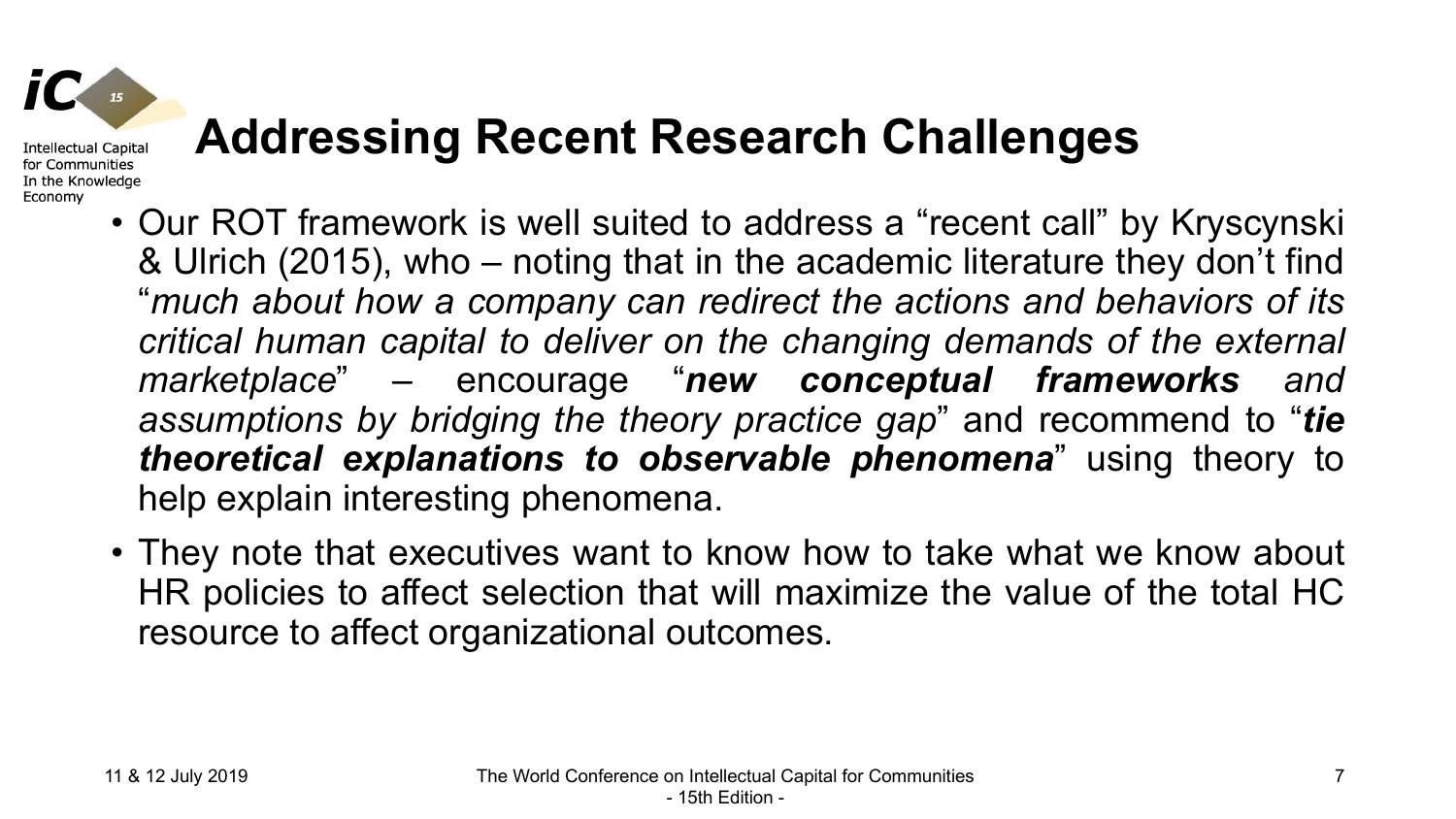# **Addressing Recent Research Challenges (2)**

- Our RO methodology helps rationalize the common practice among many organizations to be more "*open*" and *flexible* in the initial career development stages but exercise the option not to promote or to discontinue employment based on interim performance and evolving company needs.
- We also help address another "research challenge" posed by Mahoney & Kor (2015) regarding **how firms' investments in human capital can be identified and measured**.

**Intellectual Capital** for Communities In the Knowledge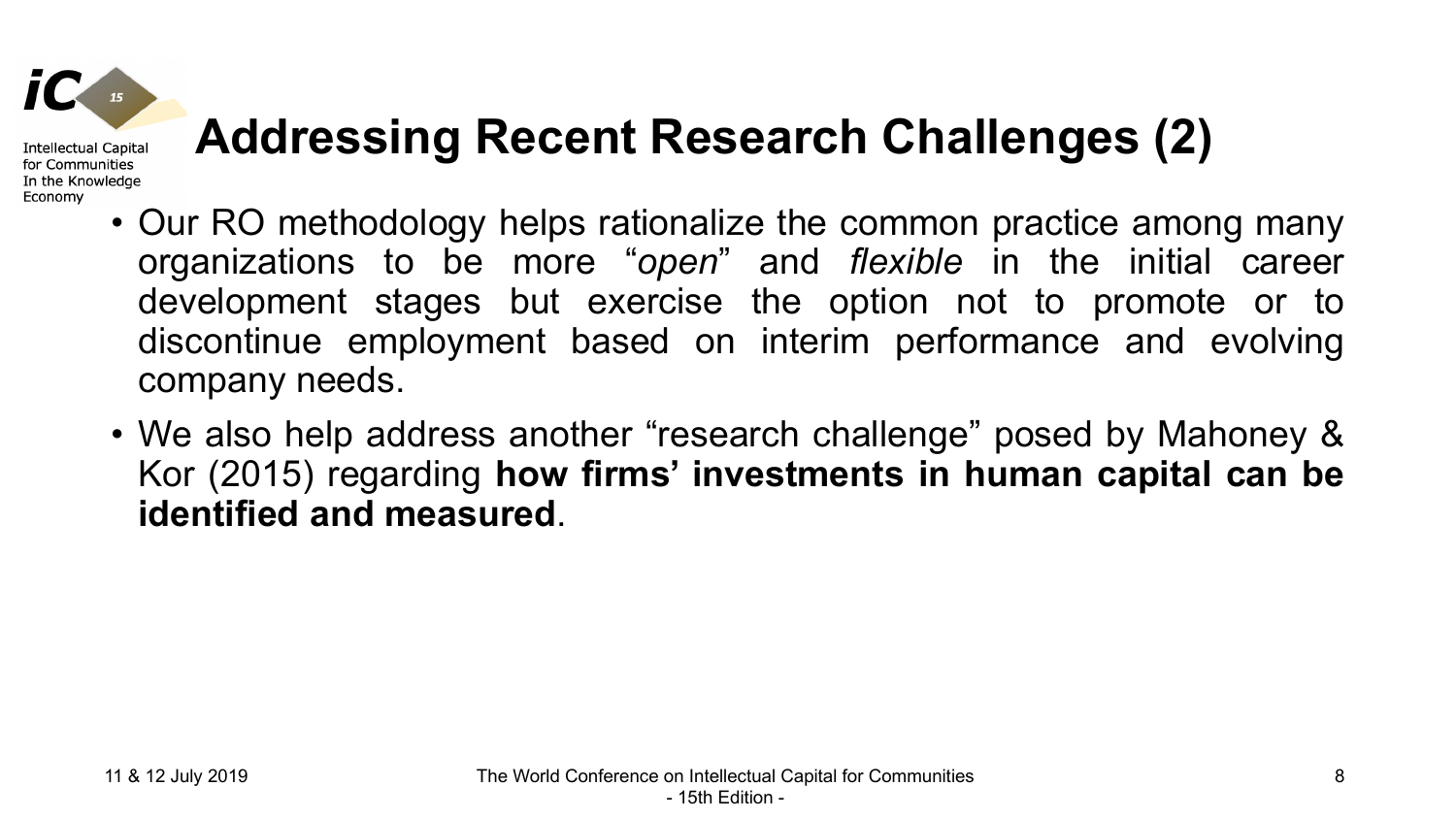

### **Career Development Option Value (CDOV)**

- We estimate the **theoretical value** of the option to promote a typical employee from base staff to middle management, also accounting for the follow-on option to reach top management, as well as the probability of stage-by-stage successful promotion. We refer to this theoretical value as **Career Development Option Value** (**CDOV**).
- A base employee's flexible career path is viewed and *modeled* as a *compound option* (the option tree *models* the staged career development process of previous Figure).
- Options here are represented with a hexagon, commitments with a box. The cash-flow outcome or payoff at the maturity of each option, indicating the resulting net value (value of cash flows received, *V*, net of costs incurred) if the option is exercised, is shown below the hexagon, along with its timing (maturity *t*).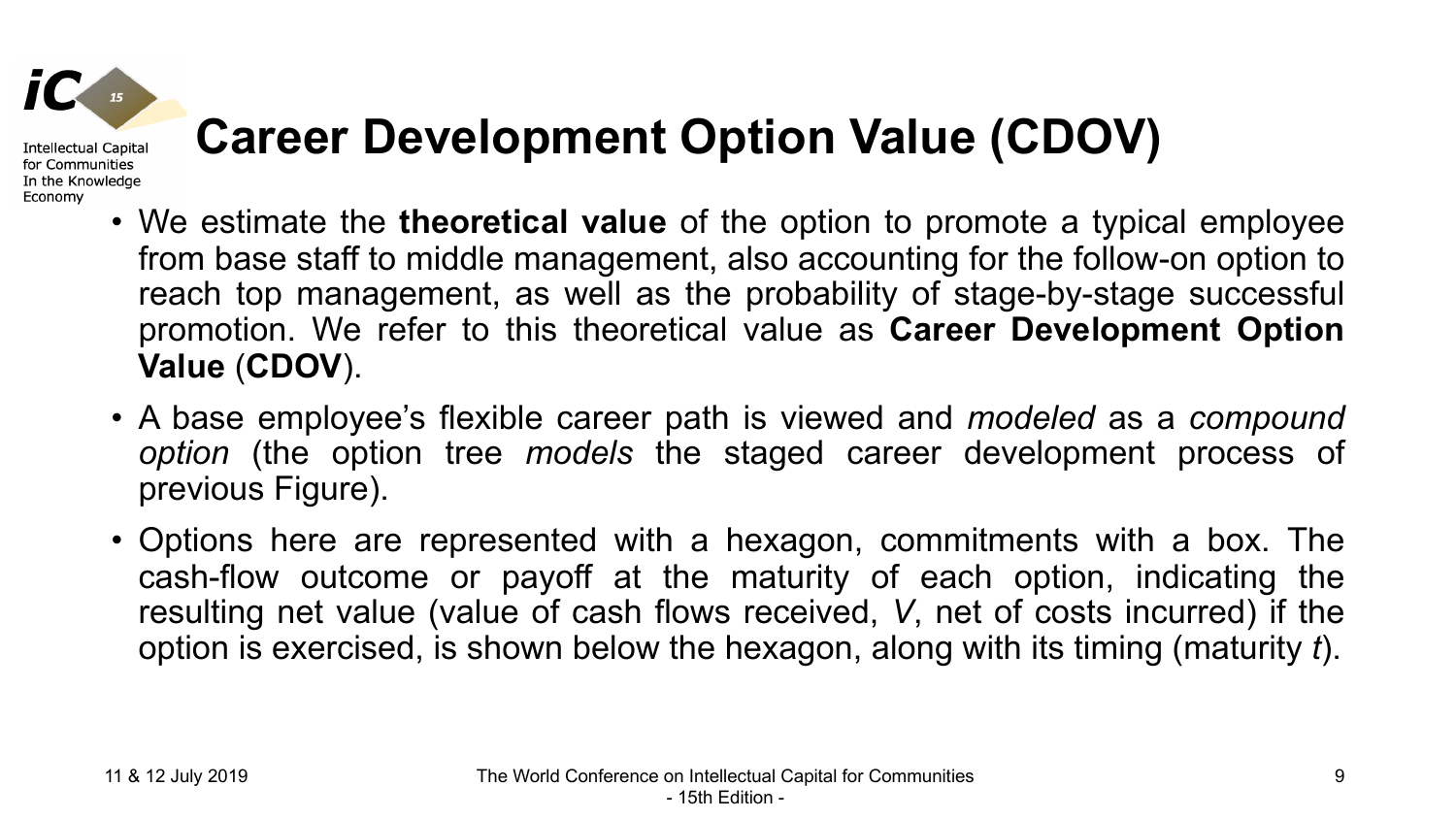

#### **Career Development Option Value (CDOV) (2)**

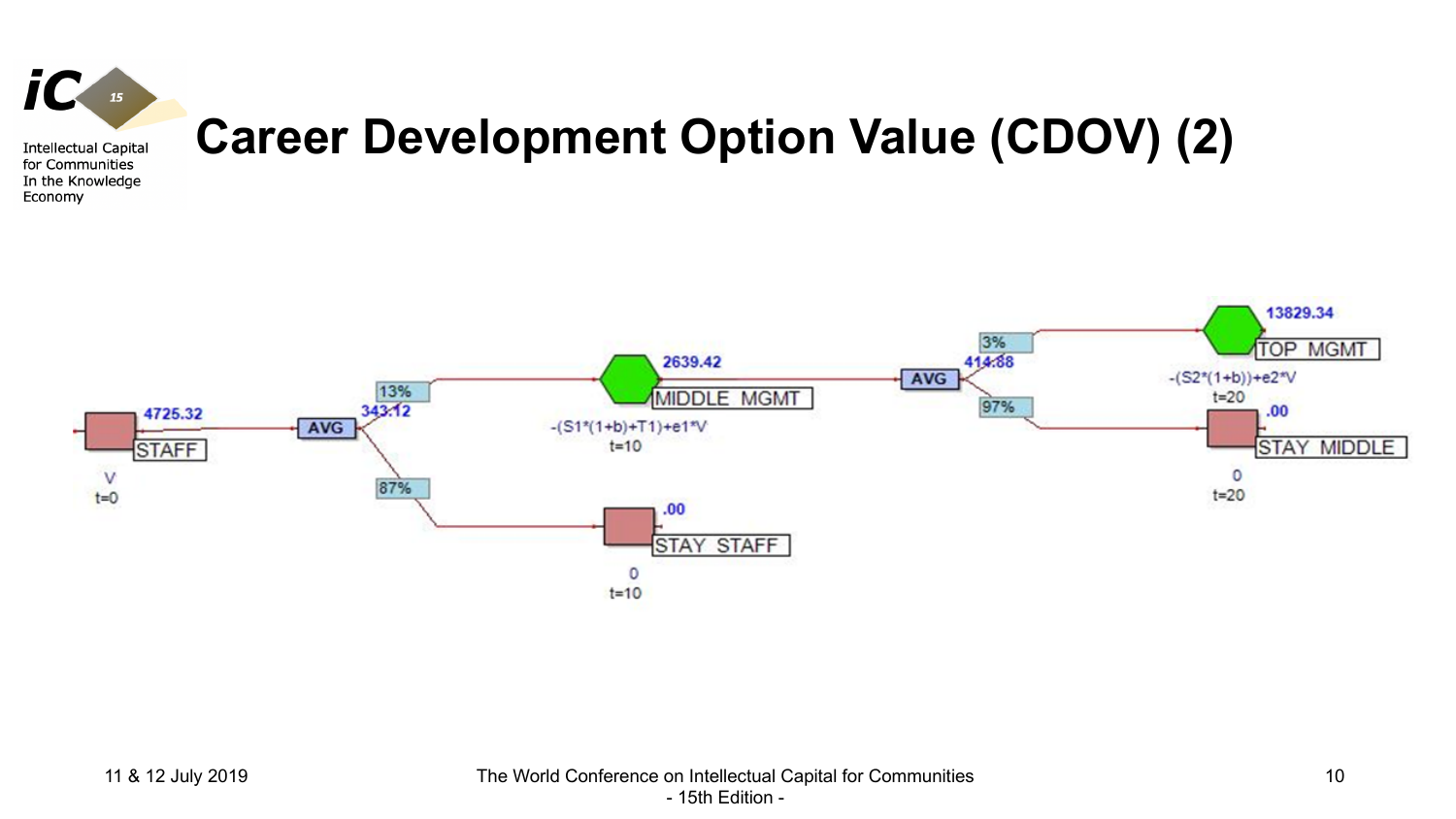## **Career Development Option Value (CDOV) (3)**

• At stage 1 the firm (e.g., Google) has an option to promote a base employee (staff) to middle management, with payoff

 $Max(-(S_{1*}(1+b)+T_{1})+e_{1*}V+p*C, 0)$ 

at year 10. Here p is the probability (as of stage 1) of successful promotion to top management.

- *V* is the expected or **average cash-flow value per typical base employee** (assuming the employee is replaced with a similar employee in perpetuity), representing the underlying human "asset" of the firm's option to promote the employee in stage 1.
- 11 & 12 July 2019 The World Conference on Intellectual Capital for Communities • When a typical employee is **promoted** from base staff (contributing value *V* at *t* = 0) to middle management in stage 1 (at year 10), her **direct value contribution to the firm increases by a multiplier**  $e_1$  **to**  $e_1$ **<b>V**. Estimated as the ratio of the cash-flow-generation value contributed by a typical middle manager relative to that of a base employee (that is, **the ratio of their base compensations**).<br>3.12 July 2019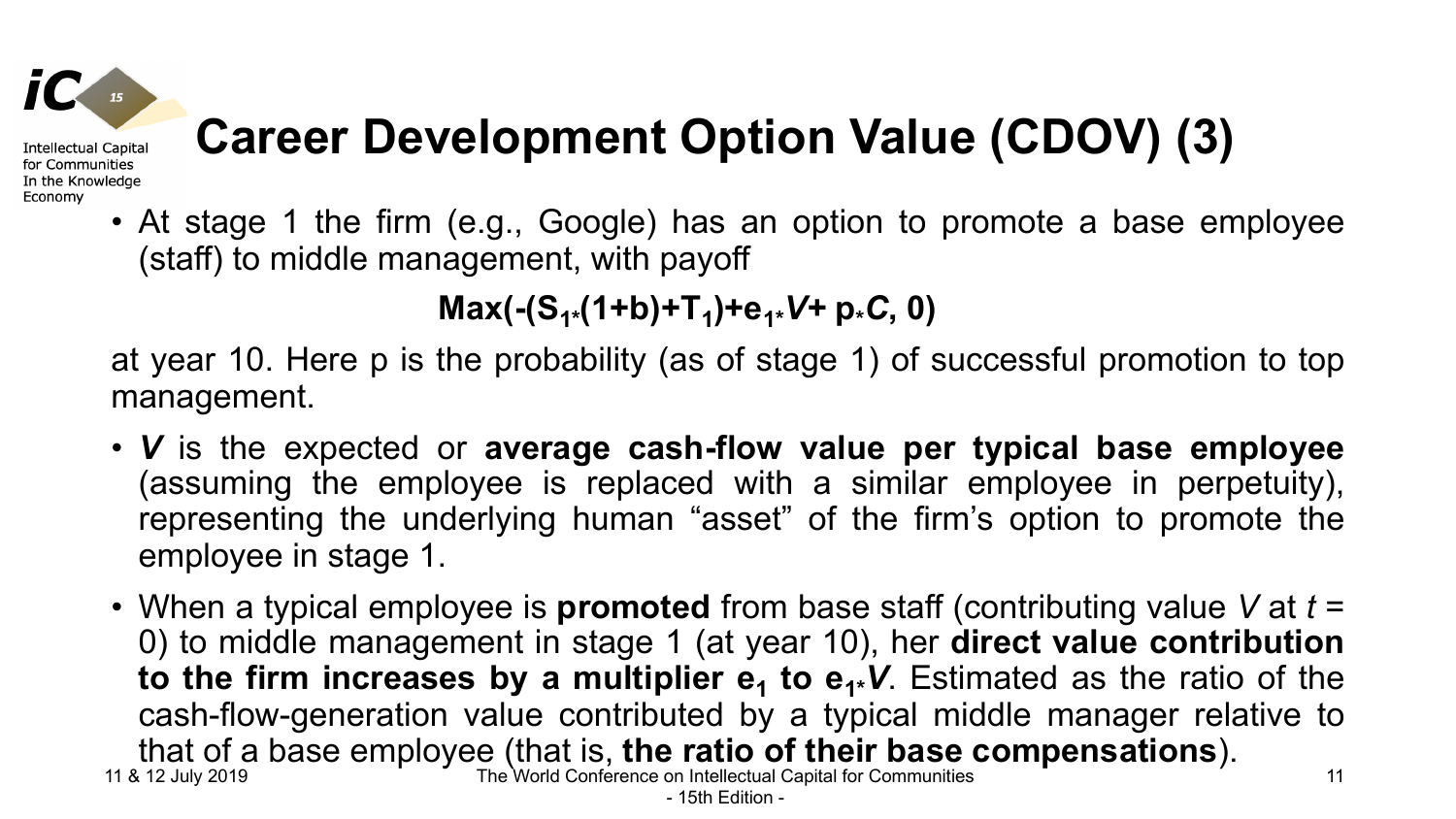Economy

## **Career Development Option Value (CDOV) (4)**

- In addition, **the firm also receives**, with probability p, **the value of the option to promote the employee in the future to top management** (**p\****C*).
- To exercise the option to promote base staff to middle management, **the firm incurs** an **incremental salary differential** (i.e., pays a salary increase),  $S_1$ , amplified (multiplicatively) by **associated benefits**, such as health benefits, amounting to **b**% of salary (b\*S<sub>1</sub>), plus incremental training costs from promotion to middle management of  $T_1$  thousand  $\frac{1}{2}$  (k) per employee.
- A similar analysis on an incremental basis occurs in the last option (hexagon labeled top management) in the last stage (stage 2 at year 20) involving subsequent promotion from middle to top management (not the CEO position).
- We assume there are no training costs for top management.
- The **average timing of a typical career move** in the illustrative example is **10 years**.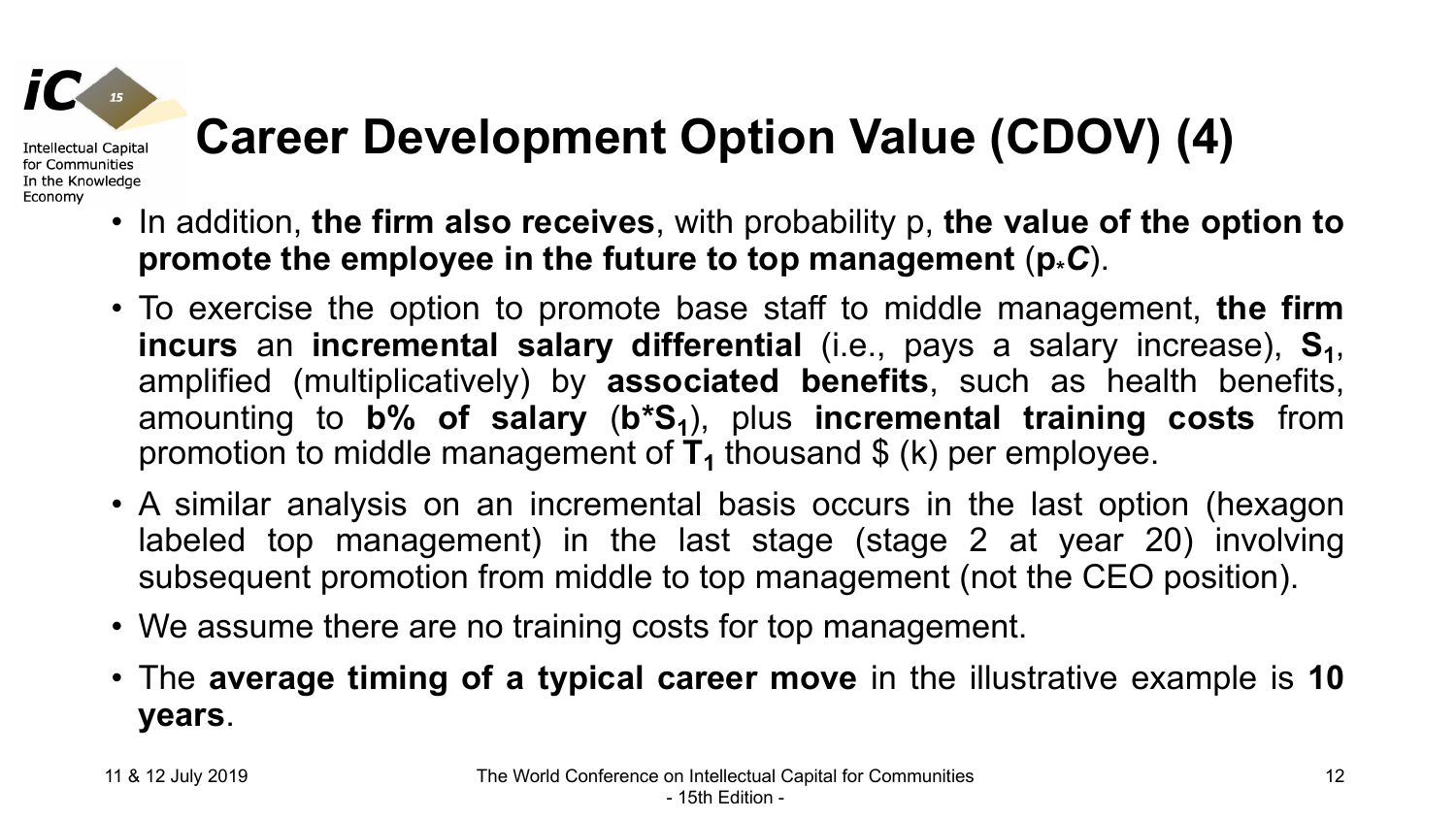### *Firm-Specific* **Data as Option Model Inputs**

- To implement the above, we obtained *firm-specific* data on 10 U.S. firms that correspond to standard (compound) options model **inputs**:
	- ü**average generated cash-flow value per typical base employee** replaced in perpetuity (underlying asset, *V*);
	- ü**basic salaries** for staff, middle and top management to estimate salary differentials from promotions  $(S_1 \text{ and } S_2)$ ;
	- $\checkmark$  incremental benefits (including health) as % of salary increments ( $b^*S_1$  and  $b^*S_2$ );
	- ü**incremental training costs** for promotion from base employee to middle manager  $(T_1)$ ;
	- ü**firm-specific probabilities of successful promotion to middle and top positions** by stage;
	- $\checkmark$  promotion /expanded **value contribution multiples** from promotion to middle ( $e_1$ ) and to top  $(e_2)$  positions;
	- ü**average timing of a typical career move** (e.g., 10 or 20 years).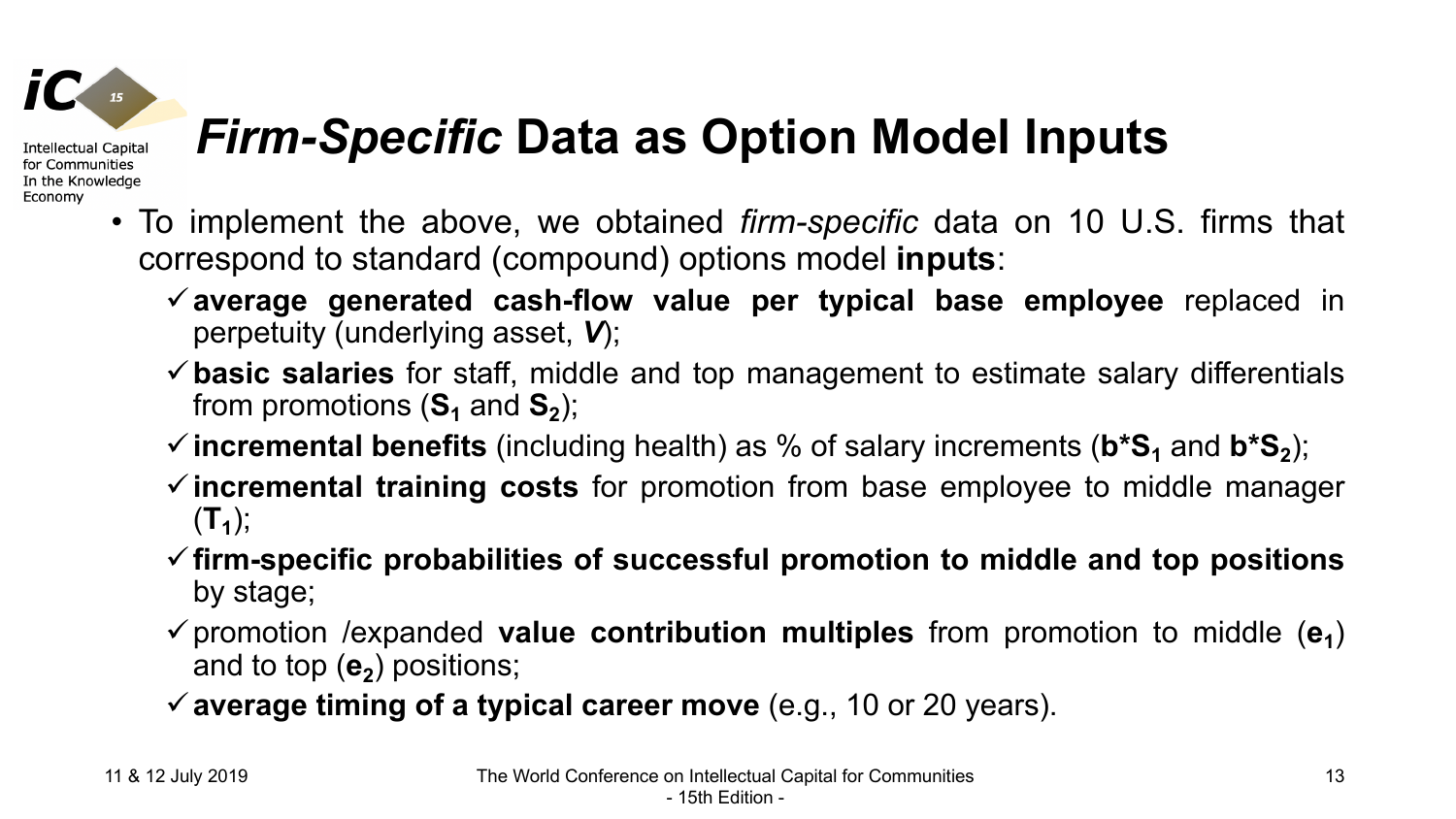

### *Firm-Specific* **Data as Option Model Inputs (2)**

• These *firm-specific* data - supplemented with **industry sector 10-year volatility** estimates and interest rates (discount factors) - are applied to each firm to estimate its theoretical RO value of staging/promotion.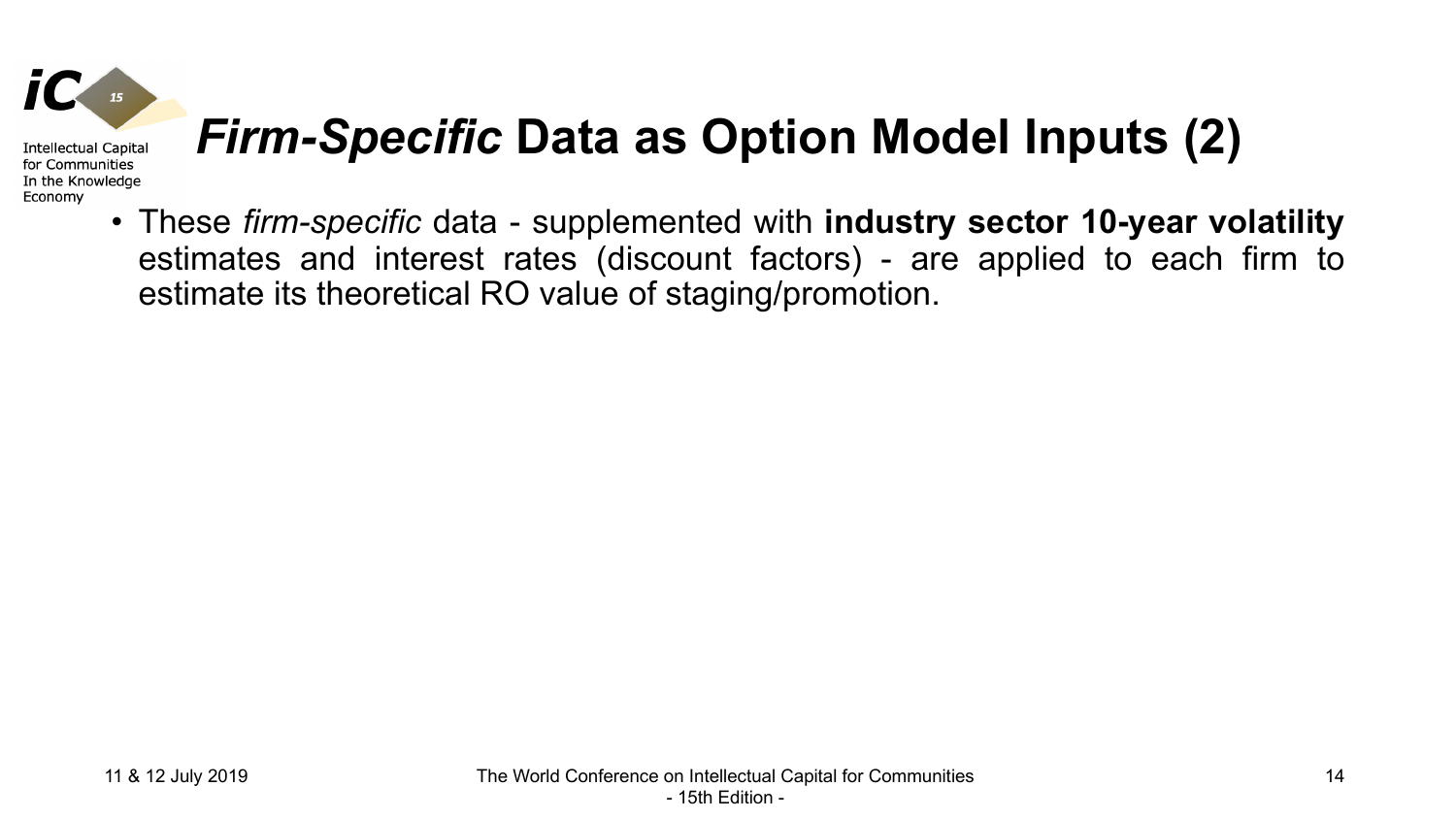Economy

### **Illustrating CDO Valuation at Google**

• It involves **3 binomial trees**: (**1**) the tree for the underlying human "asset", *V*, (**2**) the tree for the second-stage option of promotion to top management, and (**3**) the first-stage or compound option of promotion to middle management (accounting for the follow-on option to promote to top management).

#### • The **inputs** are:

 $V = $4,382$  thousand (k);

- $\checkmark$  basic annual salaries for staff, middle and top management (not CEO) are \$119 k, \$185.4 k and \$3,817 k, resulting in annual salary increments of 66.4 k (\$185.4 – 119 k) and 3631.2 k, respectively;
- $\sqrt{S_1}$  is the PV (as of stage 1 or year 10) of future annual salary increments thereafter; discounted at a 9% WACC for Google it amounts to \$737.8 k (= 66.4 k/0.09) (or alternatively \$3,018 k at the 2.2% riskless rate if the firm is obliged to make them).  $S_2$ is similarly estimated at \$40,346.7 k (or \$165,073 k at 2.2%);

15

 $\checkmark$  benefits (including health) are b = 25% of salary;

11 & 12 July 2019 The World Conference on Intellectual Capital for Communities  $\checkmark$  incremental training costs (from promotion to middle level) are \$2 k per employee;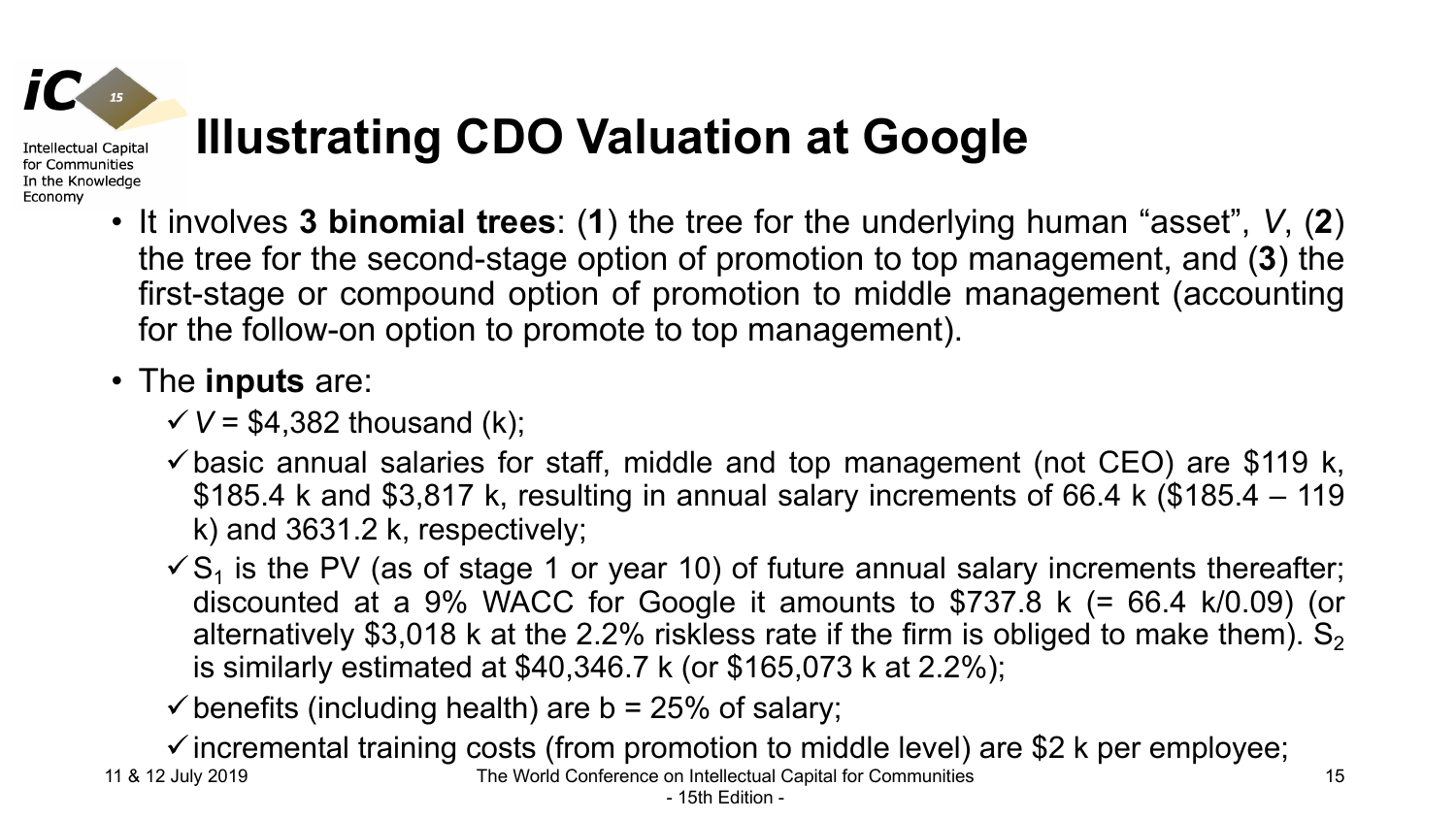### **Illustrating CDO Valuation at Google (2)**

- $\checkmark$  probabilities of promotion to middle and top management positions are 13% and 3%;
- $\checkmark$  promotion/expansion value multiples from promotion to middle and to top management positions are  $e_1$  = 1.6 (obtained as the ratio of \$185.4 k / \$119 k) and  $e_2$  $= 32.1$  (= 3,817/119).

 $\checkmark$  average timing of a typical career move is 10 years;

 $\checkmark$  10-year industry sector volatility estimate is  $\sigma$  = 0.23 or 23% for Google's internet sector.

**Intellectual Capital** for Communities In the Knowledge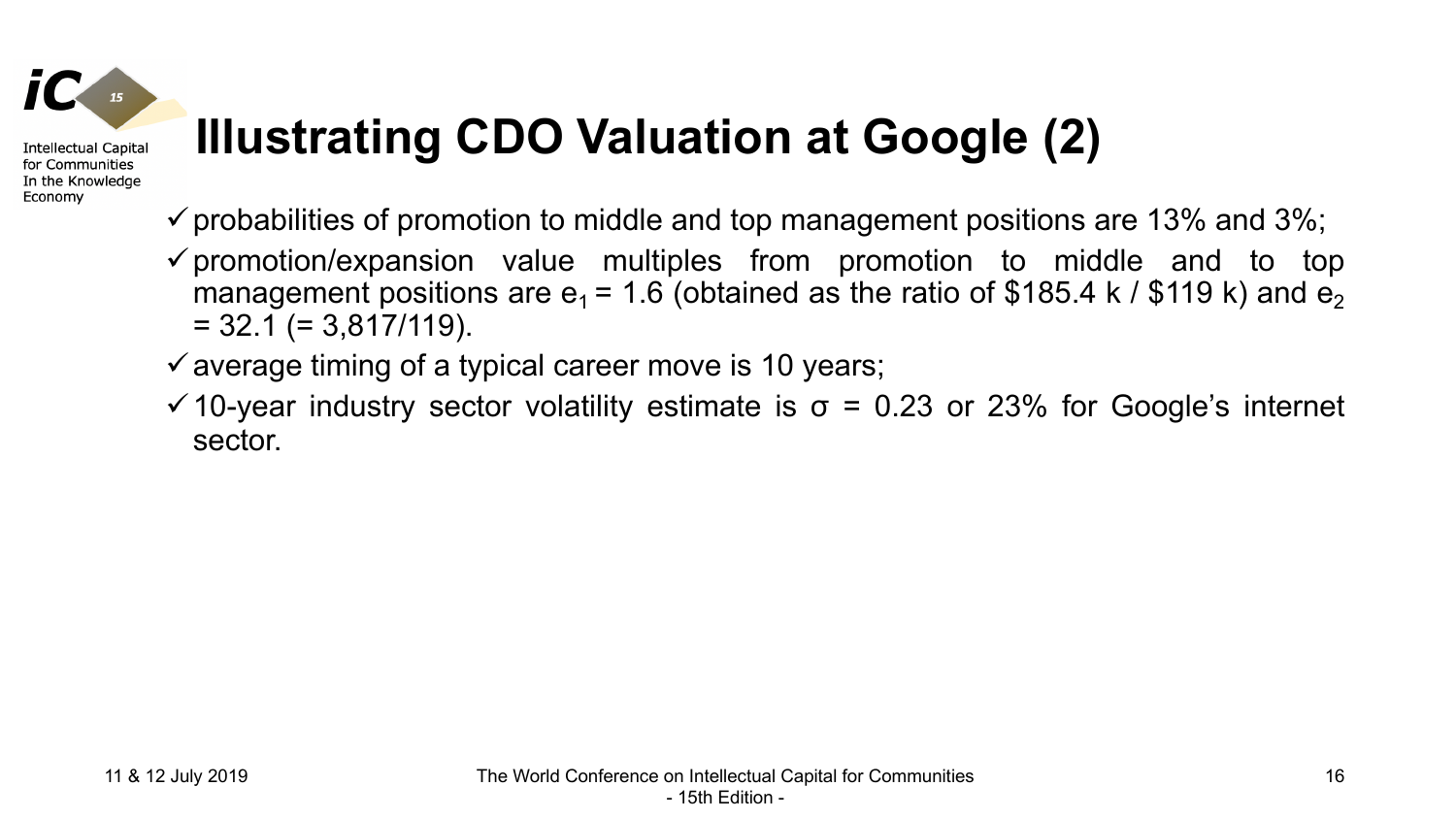#### Excel Implementation of CDO Valuation for Google



**Intellectual Capital** for Communities In the Knowledge Economy

| Underlying ("Human") Asset Value (V) Evolution<br>3<br>$\sqrt{7}$<br>8<br>$\boldsymbol{9}$<br>$\pmb{0}$<br>$\mathbf{1}$<br>$\overline{2}$<br>$\sqrt{4}$<br>5<br>$\,6\,$<br>10<br>$\bf 8$<br>$\pmb{0}$<br>$\mathbf 2$<br>$\overline{\mathbf{4}}$<br>$\,$ 6<br>10<br>12<br>16<br>18<br>20<br>Year<br>14<br>6,067<br>8,399<br>11,627<br>16,097<br>22,285<br>30,851<br>42,710<br>59,128<br>81,857<br>113,323<br>4,382<br>0<br>59,128<br>4,382<br>6,067<br>8,399<br>11,627<br>16,097<br>22,285<br>30,851<br>42,710<br>3,165<br>1<br>$\overline{2}$<br>2,286<br>3,165<br>4,382<br>6,067<br>8,399<br>11,627<br>16,097<br>22,284<br>30,851<br>3<br>1,652<br>2,286<br>4,382<br>6,067<br>8,399<br>11,627<br>16,097<br>3,165<br>2,286<br>8,399<br>1,193<br>1,652<br>3,165<br>4,382<br>6,067<br>$\overline{4}$<br>2,286<br>4,382<br>5<br>862<br>1,193<br>1,652<br>3,165<br>2,286<br>622<br>1.193<br>6<br>862<br>1,652<br>622<br>$\overline{7}$<br>450<br>862<br>1,193<br>325<br>450<br>622<br>8<br>235<br>325<br>9<br>169<br>10<br>Option to Promote to Top Management (t = 10 or Year 20)<br>Period<br>$\overline{2}$<br>$\ensuremath{\mathsf{3}}$<br>$\mathbf 0$<br>$\mathbf{1}$<br>$\overline{4}$<br>5<br>$6\phantom{1}$<br>$\overline{7}$<br>8<br>9<br>10<br>8<br>20<br>Year<br>$\mathbf{0}$<br>$\overline{2}$<br>$\overline{4}$<br>6<br>10<br>12<br>14<br>16<br>18<br>- Max(-S2*(1+b) + e2* V, 0)<br>912,320<br>1,443,064 2,239,087<br>3,431,327<br>27,715<br>54,072<br>102,341<br>187,225<br>329,967<br>559,158<br>13,829<br>$\overline{0}$<br>6,576<br>14,051<br>29,286<br>59,275<br>115,889<br>217,530<br>389,540<br>662,573<br>1,073,845<br>,691,666<br>1<br>$\overline{2}$<br>2,608<br>6,012<br>13,579<br>29,907<br>63,843<br>130,987<br>255,341<br>465,863<br>783,973<br>3<br>1,950<br>4,857<br>11,900<br>28,550<br>66,536<br>148,639<br>310,370<br>773<br>130<br>364<br>1,022<br>8,041<br>63,621<br>2,867<br>22,554<br>$\overline{4}$<br>5<br>$\mathbf 0$<br>$\mathbf 0$<br>0<br>0<br>$\mathbf 0$<br>0<br>$\overline{0}$<br>6<br>$\mathbf{0}$<br>$\mathbf 0$<br>$\mathbf 0$<br>$\mathbf 0$<br>$\overline{0}$<br>$\overline{7}$<br>$\mathbf 0$<br>0<br>$\mathbf 0$<br>8<br>$\mathbf 0$<br>$\pmb{0}$<br>0<br>9<br>$\overline{0}$<br>$\overline{0}$<br>$\overline{0}$<br>10<br>(Compound) Option to Promote to Middle Management (t = 5 or Year 10)<br>Period<br>$\pmb{0}$<br>$\mathbf{1}$<br>$\overline{2}$<br>$\sqrt{3}$<br>$\overline{4}$<br>5<br>$\overline{4}$<br>$\bf 8$<br>10<br>Year<br>$\pmb{0}$<br>$\overline{2}$<br>$6\phantom{1}$<br>$Max(-(S1*(1+b)+T1)+e1*V+ptop*C, 0)$<br>4,988<br>9,029<br>15,610<br>25,887<br>41,780<br>2,639<br>0<br>$\mathbf{1}$<br>1,434<br>2,947<br>5,768<br>10,627<br>18,306<br>$\overline{2}$<br>638<br>1,483<br>3,297<br>6,829<br>512<br>1,436<br>3<br>182<br>$\overline{\mathbf{4}}$<br>0<br>$\mathbf 0$<br>$\overline{0}$<br>5<br>$\bf{0}$<br>Year<br>$\mathbf{0}$<br>pmid*C0 |                 |  |  |  | Stage 1 |  |  | Stage 2 |  |  |
|----------------------------------------------------------------------------------------------------------------------------------------------------------------------------------------------------------------------------------------------------------------------------------------------------------------------------------------------------------------------------------------------------------------------------------------------------------------------------------------------------------------------------------------------------------------------------------------------------------------------------------------------------------------------------------------------------------------------------------------------------------------------------------------------------------------------------------------------------------------------------------------------------------------------------------------------------------------------------------------------------------------------------------------------------------------------------------------------------------------------------------------------------------------------------------------------------------------------------------------------------------------------------------------------------------------------------------------------------------------------------------------------------------------------------------------------------------------------------------------------------------------------------------------------------------------------------------------------------------------------------------------------------------------------------------------------------------------------------------------------------------------------------------------------------------------------------------------------------------------------------------------------------------------------------------------------------------------------------------------------------------------------------------------------------------------------------------------------------------------------------------------------------------------------------------------------------------------------------------------------------------------------------------------------------------------------------------------------------------------------------------------------------------------------------------------------------------------------------------------------------------------------------------------------------------------------------------------------------------------------------------------------------------------------------------------------------------------------------------------------------------------------------------------------------------------------------------------------------------------------------------------------------------------------|-----------------|--|--|--|---------|--|--|---------|--|--|
|                                                                                                                                                                                                                                                                                                                                                                                                                                                                                                                                                                                                                                                                                                                                                                                                                                                                                                                                                                                                                                                                                                                                                                                                                                                                                                                                                                                                                                                                                                                                                                                                                                                                                                                                                                                                                                                                                                                                                                                                                                                                                                                                                                                                                                                                                                                                                                                                                                                                                                                                                                                                                                                                                                                                                                                                                                                                                                                      |                 |  |  |  |         |  |  |         |  |  |
|                                                                                                                                                                                                                                                                                                                                                                                                                                                                                                                                                                                                                                                                                                                                                                                                                                                                                                                                                                                                                                                                                                                                                                                                                                                                                                                                                                                                                                                                                                                                                                                                                                                                                                                                                                                                                                                                                                                                                                                                                                                                                                                                                                                                                                                                                                                                                                                                                                                                                                                                                                                                                                                                                                                                                                                                                                                                                                                      | Period          |  |  |  |         |  |  |         |  |  |
|                                                                                                                                                                                                                                                                                                                                                                                                                                                                                                                                                                                                                                                                                                                                                                                                                                                                                                                                                                                                                                                                                                                                                                                                                                                                                                                                                                                                                                                                                                                                                                                                                                                                                                                                                                                                                                                                                                                                                                                                                                                                                                                                                                                                                                                                                                                                                                                                                                                                                                                                                                                                                                                                                                                                                                                                                                                                                                                      |                 |  |  |  |         |  |  |         |  |  |
|                                                                                                                                                                                                                                                                                                                                                                                                                                                                                                                                                                                                                                                                                                                                                                                                                                                                                                                                                                                                                                                                                                                                                                                                                                                                                                                                                                                                                                                                                                                                                                                                                                                                                                                                                                                                                                                                                                                                                                                                                                                                                                                                                                                                                                                                                                                                                                                                                                                                                                                                                                                                                                                                                                                                                                                                                                                                                                                      |                 |  |  |  |         |  |  |         |  |  |
|                                                                                                                                                                                                                                                                                                                                                                                                                                                                                                                                                                                                                                                                                                                                                                                                                                                                                                                                                                                                                                                                                                                                                                                                                                                                                                                                                                                                                                                                                                                                                                                                                                                                                                                                                                                                                                                                                                                                                                                                                                                                                                                                                                                                                                                                                                                                                                                                                                                                                                                                                                                                                                                                                                                                                                                                                                                                                                                      |                 |  |  |  |         |  |  |         |  |  |
|                                                                                                                                                                                                                                                                                                                                                                                                                                                                                                                                                                                                                                                                                                                                                                                                                                                                                                                                                                                                                                                                                                                                                                                                                                                                                                                                                                                                                                                                                                                                                                                                                                                                                                                                                                                                                                                                                                                                                                                                                                                                                                                                                                                                                                                                                                                                                                                                                                                                                                                                                                                                                                                                                                                                                                                                                                                                                                                      |                 |  |  |  |         |  |  |         |  |  |
|                                                                                                                                                                                                                                                                                                                                                                                                                                                                                                                                                                                                                                                                                                                                                                                                                                                                                                                                                                                                                                                                                                                                                                                                                                                                                                                                                                                                                                                                                                                                                                                                                                                                                                                                                                                                                                                                                                                                                                                                                                                                                                                                                                                                                                                                                                                                                                                                                                                                                                                                                                                                                                                                                                                                                                                                                                                                                                                      |                 |  |  |  |         |  |  |         |  |  |
|                                                                                                                                                                                                                                                                                                                                                                                                                                                                                                                                                                                                                                                                                                                                                                                                                                                                                                                                                                                                                                                                                                                                                                                                                                                                                                                                                                                                                                                                                                                                                                                                                                                                                                                                                                                                                                                                                                                                                                                                                                                                                                                                                                                                                                                                                                                                                                                                                                                                                                                                                                                                                                                                                                                                                                                                                                                                                                                      |                 |  |  |  |         |  |  |         |  |  |
|                                                                                                                                                                                                                                                                                                                                                                                                                                                                                                                                                                                                                                                                                                                                                                                                                                                                                                                                                                                                                                                                                                                                                                                                                                                                                                                                                                                                                                                                                                                                                                                                                                                                                                                                                                                                                                                                                                                                                                                                                                                                                                                                                                                                                                                                                                                                                                                                                                                                                                                                                                                                                                                                                                                                                                                                                                                                                                                      |                 |  |  |  |         |  |  |         |  |  |
|                                                                                                                                                                                                                                                                                                                                                                                                                                                                                                                                                                                                                                                                                                                                                                                                                                                                                                                                                                                                                                                                                                                                                                                                                                                                                                                                                                                                                                                                                                                                                                                                                                                                                                                                                                                                                                                                                                                                                                                                                                                                                                                                                                                                                                                                                                                                                                                                                                                                                                                                                                                                                                                                                                                                                                                                                                                                                                                      |                 |  |  |  |         |  |  |         |  |  |
|                                                                                                                                                                                                                                                                                                                                                                                                                                                                                                                                                                                                                                                                                                                                                                                                                                                                                                                                                                                                                                                                                                                                                                                                                                                                                                                                                                                                                                                                                                                                                                                                                                                                                                                                                                                                                                                                                                                                                                                                                                                                                                                                                                                                                                                                                                                                                                                                                                                                                                                                                                                                                                                                                                                                                                                                                                                                                                                      |                 |  |  |  |         |  |  |         |  |  |
|                                                                                                                                                                                                                                                                                                                                                                                                                                                                                                                                                                                                                                                                                                                                                                                                                                                                                                                                                                                                                                                                                                                                                                                                                                                                                                                                                                                                                                                                                                                                                                                                                                                                                                                                                                                                                                                                                                                                                                                                                                                                                                                                                                                                                                                                                                                                                                                                                                                                                                                                                                                                                                                                                                                                                                                                                                                                                                                      |                 |  |  |  |         |  |  |         |  |  |
|                                                                                                                                                                                                                                                                                                                                                                                                                                                                                                                                                                                                                                                                                                                                                                                                                                                                                                                                                                                                                                                                                                                                                                                                                                                                                                                                                                                                                                                                                                                                                                                                                                                                                                                                                                                                                                                                                                                                                                                                                                                                                                                                                                                                                                                                                                                                                                                                                                                                                                                                                                                                                                                                                                                                                                                                                                                                                                                      |                 |  |  |  |         |  |  |         |  |  |
|                                                                                                                                                                                                                                                                                                                                                                                                                                                                                                                                                                                                                                                                                                                                                                                                                                                                                                                                                                                                                                                                                                                                                                                                                                                                                                                                                                                                                                                                                                                                                                                                                                                                                                                                                                                                                                                                                                                                                                                                                                                                                                                                                                                                                                                                                                                                                                                                                                                                                                                                                                                                                                                                                                                                                                                                                                                                                                                      |                 |  |  |  |         |  |  |         |  |  |
|                                                                                                                                                                                                                                                                                                                                                                                                                                                                                                                                                                                                                                                                                                                                                                                                                                                                                                                                                                                                                                                                                                                                                                                                                                                                                                                                                                                                                                                                                                                                                                                                                                                                                                                                                                                                                                                                                                                                                                                                                                                                                                                                                                                                                                                                                                                                                                                                                                                                                                                                                                                                                                                                                                                                                                                                                                                                                                                      |                 |  |  |  |         |  |  |         |  |  |
|                                                                                                                                                                                                                                                                                                                                                                                                                                                                                                                                                                                                                                                                                                                                                                                                                                                                                                                                                                                                                                                                                                                                                                                                                                                                                                                                                                                                                                                                                                                                                                                                                                                                                                                                                                                                                                                                                                                                                                                                                                                                                                                                                                                                                                                                                                                                                                                                                                                                                                                                                                                                                                                                                                                                                                                                                                                                                                                      |                 |  |  |  |         |  |  |         |  |  |
|                                                                                                                                                                                                                                                                                                                                                                                                                                                                                                                                                                                                                                                                                                                                                                                                                                                                                                                                                                                                                                                                                                                                                                                                                                                                                                                                                                                                                                                                                                                                                                                                                                                                                                                                                                                                                                                                                                                                                                                                                                                                                                                                                                                                                                                                                                                                                                                                                                                                                                                                                                                                                                                                                                                                                                                                                                                                                                                      |                 |  |  |  |         |  |  |         |  |  |
|                                                                                                                                                                                                                                                                                                                                                                                                                                                                                                                                                                                                                                                                                                                                                                                                                                                                                                                                                                                                                                                                                                                                                                                                                                                                                                                                                                                                                                                                                                                                                                                                                                                                                                                                                                                                                                                                                                                                                                                                                                                                                                                                                                                                                                                                                                                                                                                                                                                                                                                                                                                                                                                                                                                                                                                                                                                                                                                      |                 |  |  |  |         |  |  |         |  |  |
|                                                                                                                                                                                                                                                                                                                                                                                                                                                                                                                                                                                                                                                                                                                                                                                                                                                                                                                                                                                                                                                                                                                                                                                                                                                                                                                                                                                                                                                                                                                                                                                                                                                                                                                                                                                                                                                                                                                                                                                                                                                                                                                                                                                                                                                                                                                                                                                                                                                                                                                                                                                                                                                                                                                                                                                                                                                                                                                      |                 |  |  |  |         |  |  |         |  |  |
|                                                                                                                                                                                                                                                                                                                                                                                                                                                                                                                                                                                                                                                                                                                                                                                                                                                                                                                                                                                                                                                                                                                                                                                                                                                                                                                                                                                                                                                                                                                                                                                                                                                                                                                                                                                                                                                                                                                                                                                                                                                                                                                                                                                                                                                                                                                                                                                                                                                                                                                                                                                                                                                                                                                                                                                                                                                                                                                      |                 |  |  |  |         |  |  |         |  |  |
|                                                                                                                                                                                                                                                                                                                                                                                                                                                                                                                                                                                                                                                                                                                                                                                                                                                                                                                                                                                                                                                                                                                                                                                                                                                                                                                                                                                                                                                                                                                                                                                                                                                                                                                                                                                                                                                                                                                                                                                                                                                                                                                                                                                                                                                                                                                                                                                                                                                                                                                                                                                                                                                                                                                                                                                                                                                                                                                      |                 |  |  |  |         |  |  |         |  |  |
|                                                                                                                                                                                                                                                                                                                                                                                                                                                                                                                                                                                                                                                                                                                                                                                                                                                                                                                                                                                                                                                                                                                                                                                                                                                                                                                                                                                                                                                                                                                                                                                                                                                                                                                                                                                                                                                                                                                                                                                                                                                                                                                                                                                                                                                                                                                                                                                                                                                                                                                                                                                                                                                                                                                                                                                                                                                                                                                      |                 |  |  |  |         |  |  |         |  |  |
|                                                                                                                                                                                                                                                                                                                                                                                                                                                                                                                                                                                                                                                                                                                                                                                                                                                                                                                                                                                                                                                                                                                                                                                                                                                                                                                                                                                                                                                                                                                                                                                                                                                                                                                                                                                                                                                                                                                                                                                                                                                                                                                                                                                                                                                                                                                                                                                                                                                                                                                                                                                                                                                                                                                                                                                                                                                                                                                      |                 |  |  |  |         |  |  |         |  |  |
|                                                                                                                                                                                                                                                                                                                                                                                                                                                                                                                                                                                                                                                                                                                                                                                                                                                                                                                                                                                                                                                                                                                                                                                                                                                                                                                                                                                                                                                                                                                                                                                                                                                                                                                                                                                                                                                                                                                                                                                                                                                                                                                                                                                                                                                                                                                                                                                                                                                                                                                                                                                                                                                                                                                                                                                                                                                                                                                      |                 |  |  |  |         |  |  |         |  |  |
|                                                                                                                                                                                                                                                                                                                                                                                                                                                                                                                                                                                                                                                                                                                                                                                                                                                                                                                                                                                                                                                                                                                                                                                                                                                                                                                                                                                                                                                                                                                                                                                                                                                                                                                                                                                                                                                                                                                                                                                                                                                                                                                                                                                                                                                                                                                                                                                                                                                                                                                                                                                                                                                                                                                                                                                                                                                                                                                      |                 |  |  |  |         |  |  |         |  |  |
|                                                                                                                                                                                                                                                                                                                                                                                                                                                                                                                                                                                                                                                                                                                                                                                                                                                                                                                                                                                                                                                                                                                                                                                                                                                                                                                                                                                                                                                                                                                                                                                                                                                                                                                                                                                                                                                                                                                                                                                                                                                                                                                                                                                                                                                                                                                                                                                                                                                                                                                                                                                                                                                                                                                                                                                                                                                                                                                      |                 |  |  |  |         |  |  |         |  |  |
|                                                                                                                                                                                                                                                                                                                                                                                                                                                                                                                                                                                                                                                                                                                                                                                                                                                                                                                                                                                                                                                                                                                                                                                                                                                                                                                                                                                                                                                                                                                                                                                                                                                                                                                                                                                                                                                                                                                                                                                                                                                                                                                                                                                                                                                                                                                                                                                                                                                                                                                                                                                                                                                                                                                                                                                                                                                                                                                      |                 |  |  |  |         |  |  |         |  |  |
|                                                                                                                                                                                                                                                                                                                                                                                                                                                                                                                                                                                                                                                                                                                                                                                                                                                                                                                                                                                                                                                                                                                                                                                                                                                                                                                                                                                                                                                                                                                                                                                                                                                                                                                                                                                                                                                                                                                                                                                                                                                                                                                                                                                                                                                                                                                                                                                                                                                                                                                                                                                                                                                                                                                                                                                                                                                                                                                      |                 |  |  |  |         |  |  |         |  |  |
|                                                                                                                                                                                                                                                                                                                                                                                                                                                                                                                                                                                                                                                                                                                                                                                                                                                                                                                                                                                                                                                                                                                                                                                                                                                                                                                                                                                                                                                                                                                                                                                                                                                                                                                                                                                                                                                                                                                                                                                                                                                                                                                                                                                                                                                                                                                                                                                                                                                                                                                                                                                                                                                                                                                                                                                                                                                                                                                      |                 |  |  |  |         |  |  |         |  |  |
|                                                                                                                                                                                                                                                                                                                                                                                                                                                                                                                                                                                                                                                                                                                                                                                                                                                                                                                                                                                                                                                                                                                                                                                                                                                                                                                                                                                                                                                                                                                                                                                                                                                                                                                                                                                                                                                                                                                                                                                                                                                                                                                                                                                                                                                                                                                                                                                                                                                                                                                                                                                                                                                                                                                                                                                                                                                                                                                      |                 |  |  |  |         |  |  |         |  |  |
|                                                                                                                                                                                                                                                                                                                                                                                                                                                                                                                                                                                                                                                                                                                                                                                                                                                                                                                                                                                                                                                                                                                                                                                                                                                                                                                                                                                                                                                                                                                                                                                                                                                                                                                                                                                                                                                                                                                                                                                                                                                                                                                                                                                                                                                                                                                                                                                                                                                                                                                                                                                                                                                                                                                                                                                                                                                                                                                      |                 |  |  |  |         |  |  |         |  |  |
|                                                                                                                                                                                                                                                                                                                                                                                                                                                                                                                                                                                                                                                                                                                                                                                                                                                                                                                                                                                                                                                                                                                                                                                                                                                                                                                                                                                                                                                                                                                                                                                                                                                                                                                                                                                                                                                                                                                                                                                                                                                                                                                                                                                                                                                                                                                                                                                                                                                                                                                                                                                                                                                                                                                                                                                                                                                                                                                      |                 |  |  |  |         |  |  |         |  |  |
|                                                                                                                                                                                                                                                                                                                                                                                                                                                                                                                                                                                                                                                                                                                                                                                                                                                                                                                                                                                                                                                                                                                                                                                                                                                                                                                                                                                                                                                                                                                                                                                                                                                                                                                                                                                                                                                                                                                                                                                                                                                                                                                                                                                                                                                                                                                                                                                                                                                                                                                                                                                                                                                                                                                                                                                                                                                                                                                      |                 |  |  |  |         |  |  |         |  |  |
|                                                                                                                                                                                                                                                                                                                                                                                                                                                                                                                                                                                                                                                                                                                                                                                                                                                                                                                                                                                                                                                                                                                                                                                                                                                                                                                                                                                                                                                                                                                                                                                                                                                                                                                                                                                                                                                                                                                                                                                                                                                                                                                                                                                                                                                                                                                                                                                                                                                                                                                                                                                                                                                                                                                                                                                                                                                                                                                      |                 |  |  |  |         |  |  |         |  |  |
|                                                                                                                                                                                                                                                                                                                                                                                                                                                                                                                                                                                                                                                                                                                                                                                                                                                                                                                                                                                                                                                                                                                                                                                                                                                                                                                                                                                                                                                                                                                                                                                                                                                                                                                                                                                                                                                                                                                                                                                                                                                                                                                                                                                                                                                                                                                                                                                                                                                                                                                                                                                                                                                                                                                                                                                                                                                                                                                      |                 |  |  |  |         |  |  |         |  |  |
|                                                                                                                                                                                                                                                                                                                                                                                                                                                                                                                                                                                                                                                                                                                                                                                                                                                                                                                                                                                                                                                                                                                                                                                                                                                                                                                                                                                                                                                                                                                                                                                                                                                                                                                                                                                                                                                                                                                                                                                                                                                                                                                                                                                                                                                                                                                                                                                                                                                                                                                                                                                                                                                                                                                                                                                                                                                                                                                      |                 |  |  |  |         |  |  |         |  |  |
|                                                                                                                                                                                                                                                                                                                                                                                                                                                                                                                                                                                                                                                                                                                                                                                                                                                                                                                                                                                                                                                                                                                                                                                                                                                                                                                                                                                                                                                                                                                                                                                                                                                                                                                                                                                                                                                                                                                                                                                                                                                                                                                                                                                                                                                                                                                                                                                                                                                                                                                                                                                                                                                                                                                                                                                                                                                                                                                      |                 |  |  |  |         |  |  |         |  |  |
|                                                                                                                                                                                                                                                                                                                                                                                                                                                                                                                                                                                                                                                                                                                                                                                                                                                                                                                                                                                                                                                                                                                                                                                                                                                                                                                                                                                                                                                                                                                                                                                                                                                                                                                                                                                                                                                                                                                                                                                                                                                                                                                                                                                                                                                                                                                                                                                                                                                                                                                                                                                                                                                                                                                                                                                                                                                                                                                      |                 |  |  |  |         |  |  |         |  |  |
|                                                                                                                                                                                                                                                                                                                                                                                                                                                                                                                                                                                                                                                                                                                                                                                                                                                                                                                                                                                                                                                                                                                                                                                                                                                                                                                                                                                                                                                                                                                                                                                                                                                                                                                                                                                                                                                                                                                                                                                                                                                                                                                                                                                                                                                                                                                                                                                                                                                                                                                                                                                                                                                                                                                                                                                                                                                                                                                      |                 |  |  |  |         |  |  |         |  |  |
|                                                                                                                                                                                                                                                                                                                                                                                                                                                                                                                                                                                                                                                                                                                                                                                                                                                                                                                                                                                                                                                                                                                                                                                                                                                                                                                                                                                                                                                                                                                                                                                                                                                                                                                                                                                                                                                                                                                                                                                                                                                                                                                                                                                                                                                                                                                                                                                                                                                                                                                                                                                                                                                                                                                                                                                                                                                                                                                      |                 |  |  |  |         |  |  |         |  |  |
|                                                                                                                                                                                                                                                                                                                                                                                                                                                                                                                                                                                                                                                                                                                                                                                                                                                                                                                                                                                                                                                                                                                                                                                                                                                                                                                                                                                                                                                                                                                                                                                                                                                                                                                                                                                                                                                                                                                                                                                                                                                                                                                                                                                                                                                                                                                                                                                                                                                                                                                                                                                                                                                                                                                                                                                                                                                                                                                      |                 |  |  |  |         |  |  |         |  |  |
|                                                                                                                                                                                                                                                                                                                                                                                                                                                                                                                                                                                                                                                                                                                                                                                                                                                                                                                                                                                                                                                                                                                                                                                                                                                                                                                                                                                                                                                                                                                                                                                                                                                                                                                                                                                                                                                                                                                                                                                                                                                                                                                                                                                                                                                                                                                                                                                                                                                                                                                                                                                                                                                                                                                                                                                                                                                                                                                      |                 |  |  |  |         |  |  |         |  |  |
|                                                                                                                                                                                                                                                                                                                                                                                                                                                                                                                                                                                                                                                                                                                                                                                                                                                                                                                                                                                                                                                                                                                                                                                                                                                                                                                                                                                                                                                                                                                                                                                                                                                                                                                                                                                                                                                                                                                                                                                                                                                                                                                                                                                                                                                                                                                                                                                                                                                                                                                                                                                                                                                                                                                                                                                                                                                                                                                      |                 |  |  |  |         |  |  |         |  |  |
|                                                                                                                                                                                                                                                                                                                                                                                                                                                                                                                                                                                                                                                                                                                                                                                                                                                                                                                                                                                                                                                                                                                                                                                                                                                                                                                                                                                                                                                                                                                                                                                                                                                                                                                                                                                                                                                                                                                                                                                                                                                                                                                                                                                                                                                                                                                                                                                                                                                                                                                                                                                                                                                                                                                                                                                                                                                                                                                      |                 |  |  |  |         |  |  |         |  |  |
|                                                                                                                                                                                                                                                                                                                                                                                                                                                                                                                                                                                                                                                                                                                                                                                                                                                                                                                                                                                                                                                                                                                                                                                                                                                                                                                                                                                                                                                                                                                                                                                                                                                                                                                                                                                                                                                                                                                                                                                                                                                                                                                                                                                                                                                                                                                                                                                                                                                                                                                                                                                                                                                                                                                                                                                                                                                                                                                      |                 |  |  |  |         |  |  |         |  |  |
|                                                                                                                                                                                                                                                                                                                                                                                                                                                                                                                                                                                                                                                                                                                                                                                                                                                                                                                                                                                                                                                                                                                                                                                                                                                                                                                                                                                                                                                                                                                                                                                                                                                                                                                                                                                                                                                                                                                                                                                                                                                                                                                                                                                                                                                                                                                                                                                                                                                                                                                                                                                                                                                                                                                                                                                                                                                                                                                      | Staff $(t = 0)$ |  |  |  |         |  |  |         |  |  |
|                                                                                                                                                                                                                                                                                                                                                                                                                                                                                                                                                                                                                                                                                                                                                                                                                                                                                                                                                                                                                                                                                                                                                                                                                                                                                                                                                                                                                                                                                                                                                                                                                                                                                                                                                                                                                                                                                                                                                                                                                                                                                                                                                                                                                                                                                                                                                                                                                                                                                                                                                                                                                                                                                                                                                                                                                                                                                                                      |                 |  |  |  |         |  |  |         |  |  |
|                                                                                                                                                                                                                                                                                                                                                                                                                                                                                                                                                                                                                                                                                                                                                                                                                                                                                                                                                                                                                                                                                                                                                                                                                                                                                                                                                                                                                                                                                                                                                                                                                                                                                                                                                                                                                                                                                                                                                                                                                                                                                                                                                                                                                                                                                                                                                                                                                                                                                                                                                                                                                                                                                                                                                                                                                                                                                                                      | Period          |  |  |  |         |  |  |         |  |  |
|                                                                                                                                                                                                                                                                                                                                                                                                                                                                                                                                                                                                                                                                                                                                                                                                                                                                                                                                                                                                                                                                                                                                                                                                                                                                                                                                                                                                                                                                                                                                                                                                                                                                                                                                                                                                                                                                                                                                                                                                                                                                                                                                                                                                                                                                                                                                                                                                                                                                                                                                                                                                                                                                                                                                                                                                                                                                                                                      |                 |  |  |  |         |  |  |         |  |  |

- 15th Edition -

**343**

سد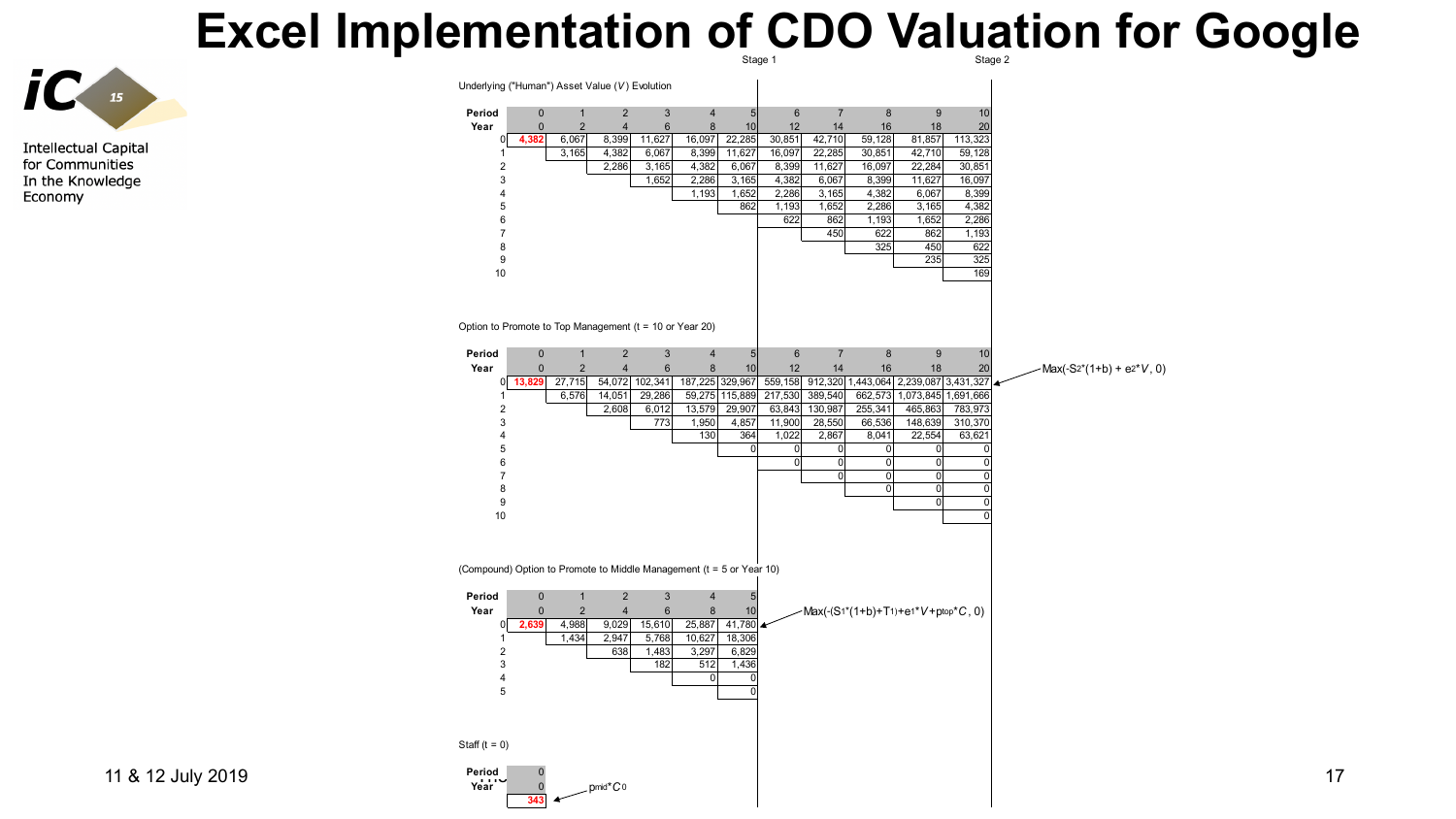# **Excel Implementation of CDO Valuation for Google**

- Since the firm's decision in stage 1 (at *t* = 5 or in 10 years) whether to promote a staff employee to middle management involves a comparison of the incremental costs of promotion  $(-S_1^*(1+b)-T_1)$  with the total incremental benefits comprising of the extra (expanded) value of cash flows (e<sub>1</sub>\*V) plus the expected option value of future promotion from middle to top management (*C*) [to be obtained at year 10 with probability of promotion  $p = 0.03$ , the latter **option value C needs to be estimated first**.
- Hence valuation starts from the end, at the maturity of the last option (in year 20), then working backward.
- The first binomial tree shows the evolution of *V* along different possible paths into the future (until *t* = 20). After one time period (here each time period d*t* is 2 years), **employee value** can go up by a multiplicative factor u (= 1.3844) to 6,067 or down by a reciprocal factor  $d = 0.7223$  to 3,165, all the way to the eleven values in the last column after 10 time steps.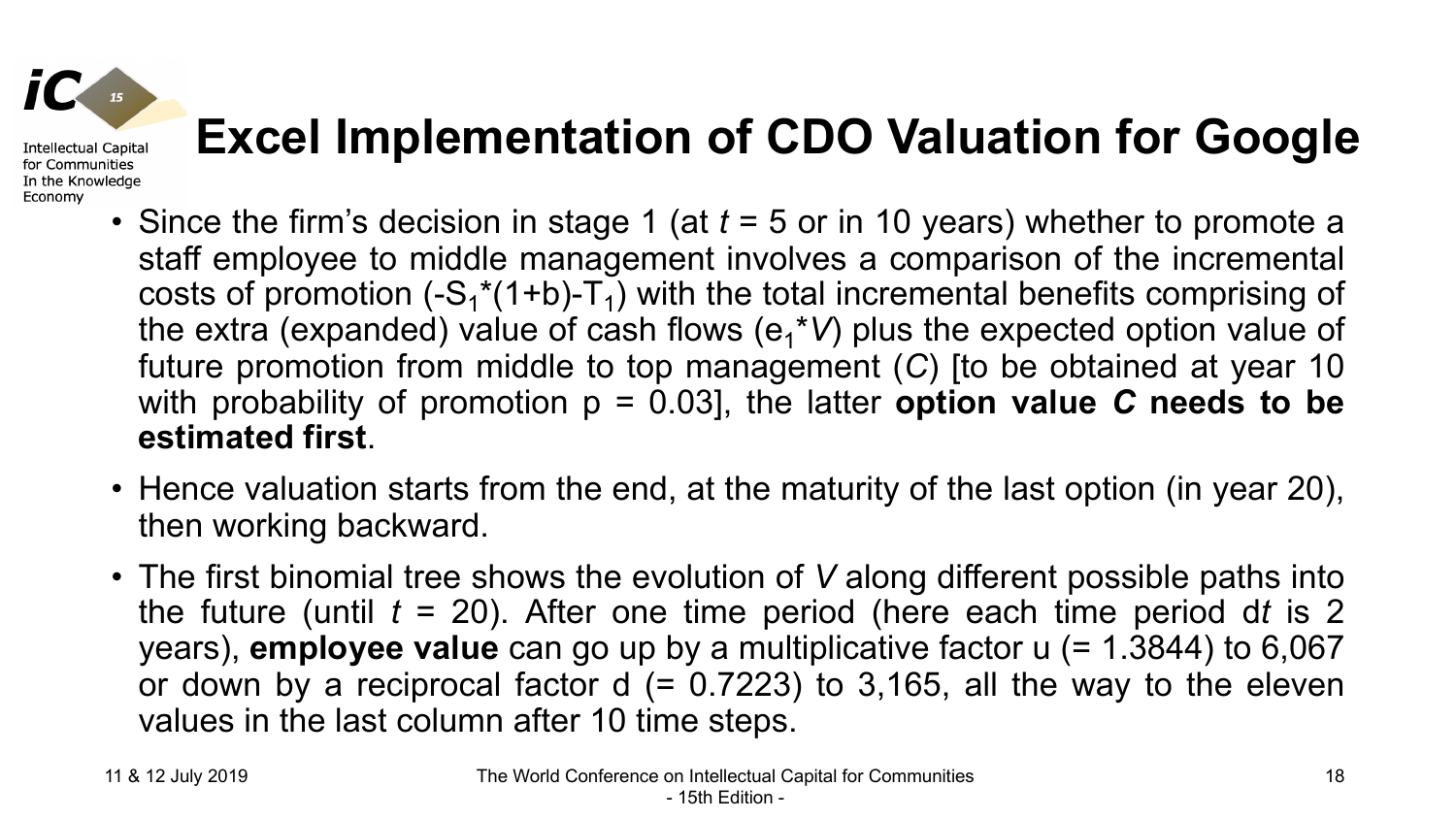# **Excel Implementation of CDO Valuation for Google**

- Given the possible future "asset" values in the different scenarios shown in the last column of the 1<sup>st</sup> tree, Google management would make an optimal decision in the  $2<sup>nd</sup>$  stage (at year 20) whether to promote the typical middle manager to top management, with the value outcomes shown in the last column of the 2<sup>nd</sup> tree.
- For example, in the topmost node representing the most optimistic future scenario, where the value of a base employee *V* would be 113,323, **the**  $e$ **x** panded benefits from promotion  $(e_2^*V = 32.1^*113,323)$  exceed the **incremental costs**  $(-S_2^*(1+b) = -165,073^*1.25)$  by a positive margin and hence **the employee would be promoted**.
- By contrast, **in adverse future scenarios** (last 6 nodes in the last column in the 2<sup>nd</sup> tree) the value benefits to the firm are not sufficient to cover the incremental promotion costs and **the option to promote to top management will not be exercised**, resulting in a truncated value of 0.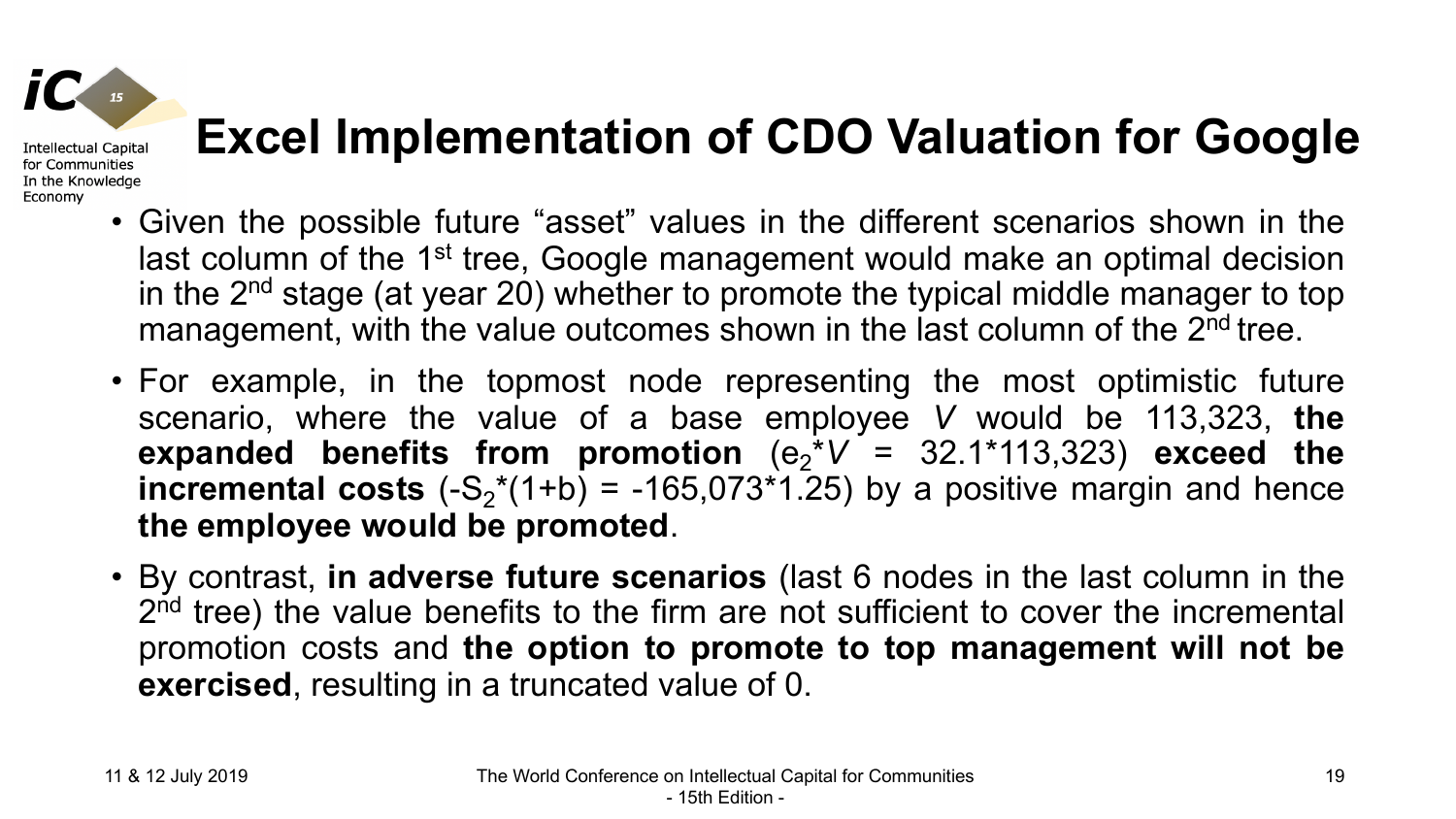## **Excel Implementation of CDO Valuation for Google**

- The criterion for exercising the **option to promote the employee from staff to middle management** is to promote **if**  $-(S_1^*(1+b)+T_1) + (e_1^*V + p_*C)$  is > 0, with probability  $p = 0.03$ . For example, in the uppermost node in the 3<sup>rd</sup> tree at  $t = 5$ , with V = 22,285 (for 1<sup>st</sup> "asset" tree) and C = 329,967 from 2<sup>nd</sup>, top management promotion tree, the combined benefits of promotion,  $e_{1*}V + p_{*}C = 1.6*22,285 +$ 0.03-329,967, **exceed the total promotion costs**,  $S_1^*(1+b)+T_1 = 3,018^*1.25+2 =$ 3,775, and hence **the option to promote is exercised**. However, this is not the case in the last 2 states resulting in non-exercise of the option to promote to middle management (with values truncated to 0).
- The standard option valuation process is repeated step by step going back until *t* = 0, with a **time-0 value of the option to promote from staff to middle management** of **2,639**. Given an estimated 13% probability of promotion to middle management at  $t = 0$  (to obtain this option value), the **CDOV** per typical Google employee is **\$343 k** [\$690,760 if the appropriate riskiness and discount rate for future salary increments is the WACC (9% for Google).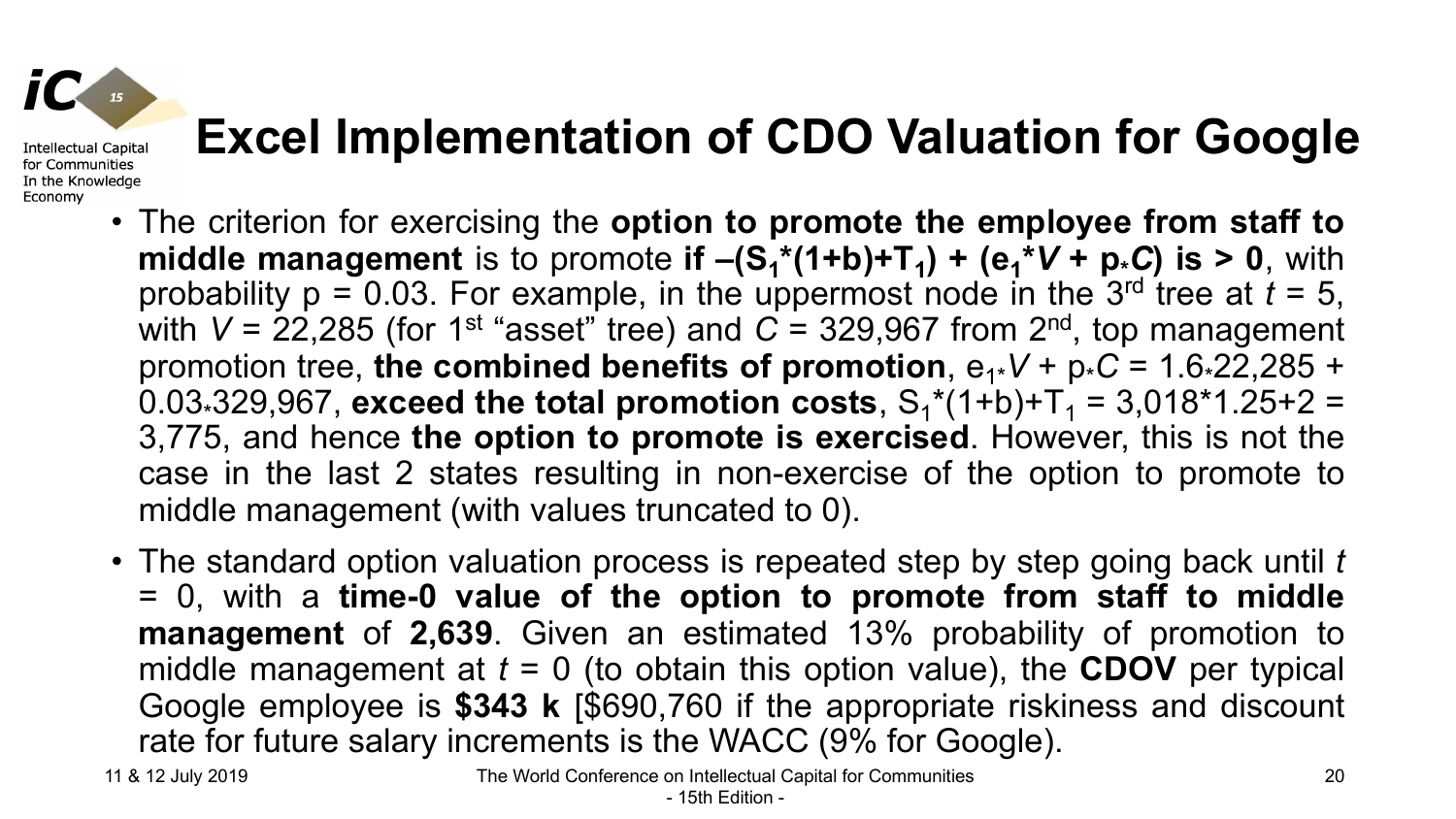

#### **CDOVs for a Sample of 10 U.S. "***Best Companies to Work For***" (Fortune's 100, 2014)**

| (1)              | (2)                      | (3)               | (4)                       | (5)                                      | (6)               | (7)         | (8)<br><b>Career</b>                    | (9)<br><b>Career</b> | (10)<br><b>Career</b> |
|------------------|--------------------------|-------------------|---------------------------|------------------------------------------|-------------------|-------------|-----------------------------------------|----------------------|-----------------------|
|                  |                          |                   |                           |                                          |                   |             | Development                             | <b>Development</b>   | <b>Development</b>    |
|                  |                          |                   |                           |                                          | <b>Enterprise</b> | N° of Staff | <b>Option Value</b>                     | <b>Option Value</b>  | <b>Option Value</b>   |
| <b>Dynamics</b>  | <b>DJ Index</b>          | <b>Volatility</b> | <b>Company</b>            | <b>Business Description</b>              |                   |             | Value (EV)   Employees   (per employee) | (Company)            | $%$ of EV)            |
|                  |                          |                   |                           |                                          | (\$billion)       |             | (5)                                     | (\$billion)          | (%)                   |
|                  |                          | 16%               | <b>General Mills</b>      | Food processing                          | \$38.24           | 30,420      | \$41,730                                | \$1.27               | 3%                    |
| <b>Defensive</b> | <b>Consumer Goods</b>    |                   | <b>Whole Foods Market</b> | Natural and organic food<br>distribution | \$12.70           | 50,692      | \$4,900                                 | \$0.25               | 2%                    |
|                  | <b>Health Care</b>       | 17%               | Stryker                   | Medical equipment                        | \$27.19           | 19,117      | \$142,980                               | \$2.73               | 10%                   |
| <b>Normal</b>    | <b>Consumer Services</b> | 20%               | Nordstrom                 | Upscale fashion retail                   | \$15.63           | 54,346      | \$15,110                                | \$0.82               | 6%                    |
|                  | Telecom                  | 21%               | Qualcomm                  | Mobile technology                        | \$103.25          | 26,960      | \$319,310                               | \$8.61               | 8%                    |
| <b>Sensitive</b> | Technology               | 23%               | Google                    | Internet                                 | \$297.42          | 41,525      | \$690,760                               | \$28.68              | 10%                   |
|                  |                          |                   | Intel                     | Semiconductors                           | \$150.81          | 47,745      | \$266,800                               | \$12.74              | 8%                    |
|                  | Oil & Gas/Energy         | 29%               | Devon Energy              | Oil and gas exploration                  | \$34.45           | 5,109       | \$742,940                               | \$3.79               | 11%                   |
|                  |                          |                   | <b>NuStar Energy</b>      | Storage and pipeline operations          | \$6.53            | 1,642       | \$136,690                               | \$0.22               | 3%                    |
| <b>Cyclical</b>  | <b>Basic Materials</b>   | 30%               | <b>EOG Resources</b>      | Natural resources development            | \$55.47           | 2,268       | \$2,899,310                             | \$6.58               | 12%                   |

**Mean = 7%**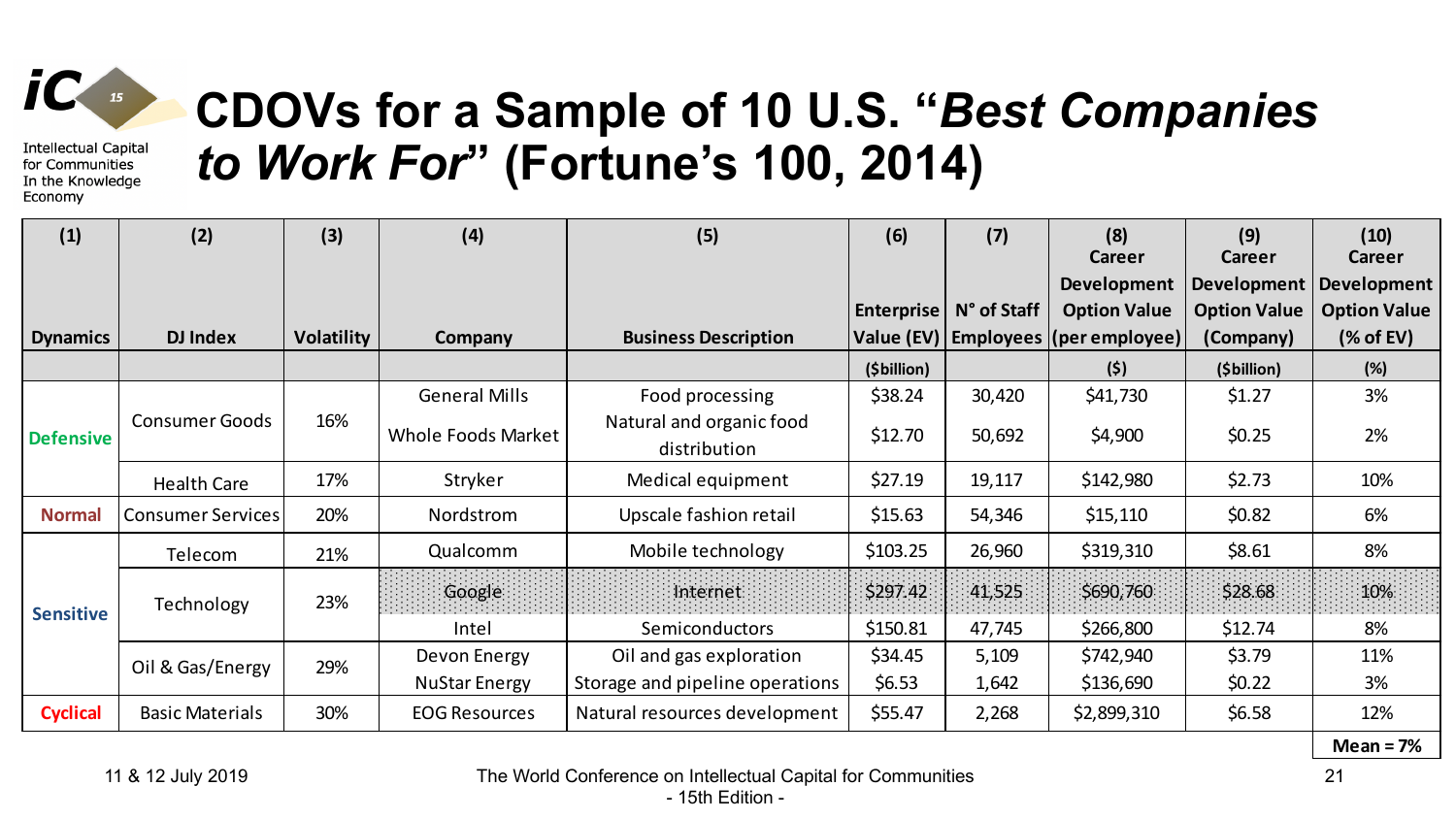### **CDOVs for a Sample of 10 U.S. "***Best Companies to Work For***" (Fortune's 100, 2014) (2)**

- These 10 firms span U.S. *industrial sectors* and *industry dynamics*: from 'defensive' covering consumer goods (e.g., General Mills) and health care (e.g., Stryker), 'normal' such as consumer services (e.g., Nordstrom), to 'sensitive' sectors spanning telecom (Qualcomm), technology (Google and Intel), oil and gas/energy (e.g., Devon Energy), and 'cyclical' encompassing basic materials (EOG Resources).
- They are from *Fortune's 100 Best Companies to Work For 2014*, with many cross-listed in *Forbes'/Glassdoor 50 Best Places to Work 2014*. This double check enhances validity and acceptance as to which are best-HC companies (cross-referenced from two independent sources), also ensuring that most are known companies from Fortune 500.
- We restrict our sample to public companies as we rely on market data for our compound-option model to estimate the CDOVs in these firms.

**Intellectual Capital** for Communities In the Knowledge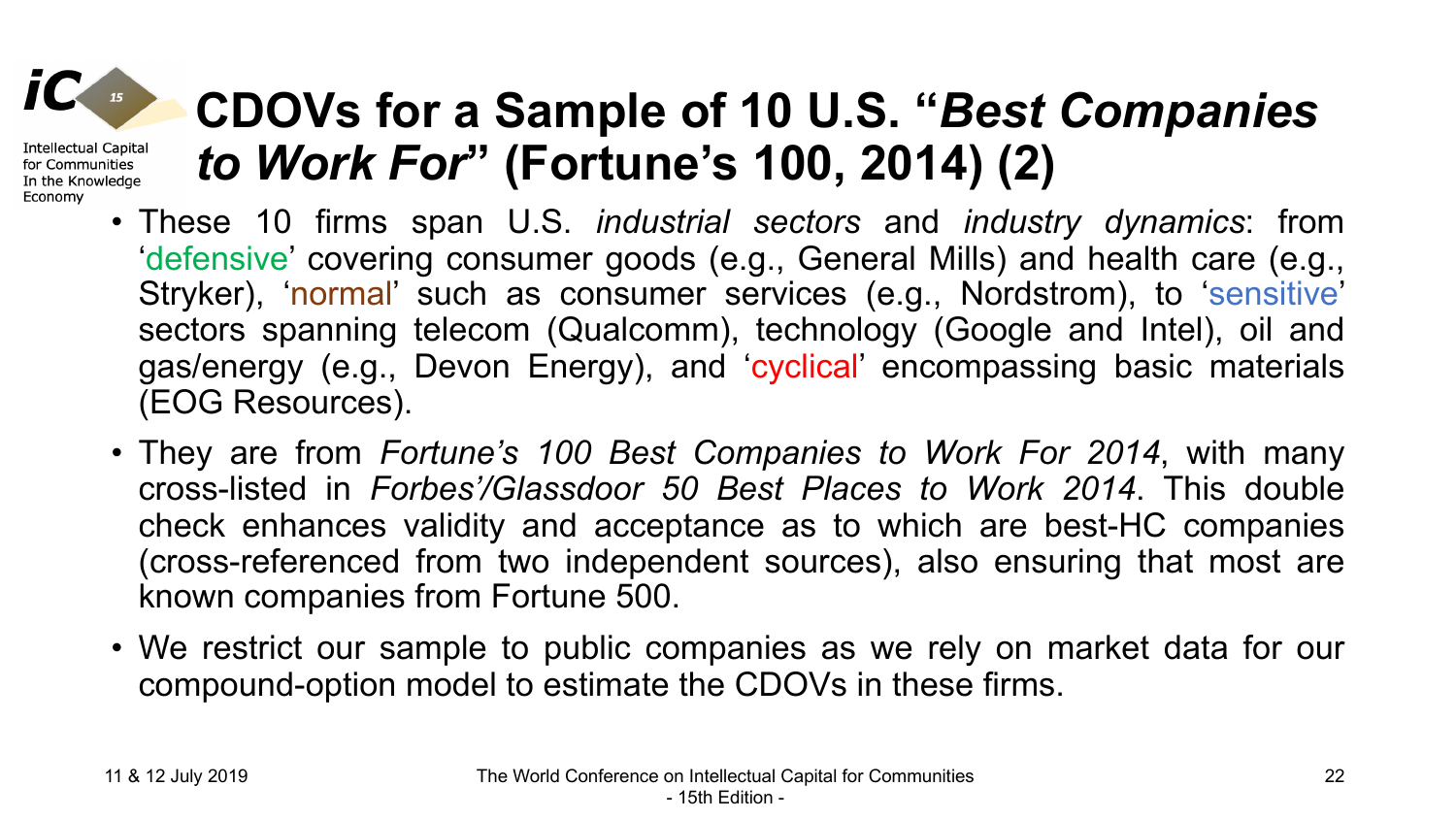#### **CDOVs for a Sample of 10 U.S. "***Best Companies*  **Intellectual Capital** *to Work For***" (Fortune's 100, 2014) (3)** In the Knowledge

- The previous table summarizes the results for Google and other firms in our sample when future annual salary increments from promotion are discounted at each company's WACC.
- For **Google** (shaded area), at 9% WACC, the CDOV per employee is **\$690,760**. Multiplied by number of staff employees (column 7) it gives the CDOV for the whole company **(\$28.68 bln**) in Column (9), representing 10% of EV (column 10).
- Firms in medical equipment (Stryker with a 10% CDOV estimate), technology (Google with 10%), oil and gas exploration (Devon Energy 11%) and basic natural resources (EOG 12%) have high CDOV, whereas firms in consumer goods (General Mills with 3% CDOV) and fashion retailing (Nordstrom with 6%) have lower values. The average (mean) CDOV across industrial sectors is 7%.
- Anecdotal evidence supports the reasonableness of these estimates. According to *Fortune*, at **Google** employees can move at a fast pace, with most successful being those who take risks towards innovation.

for Communities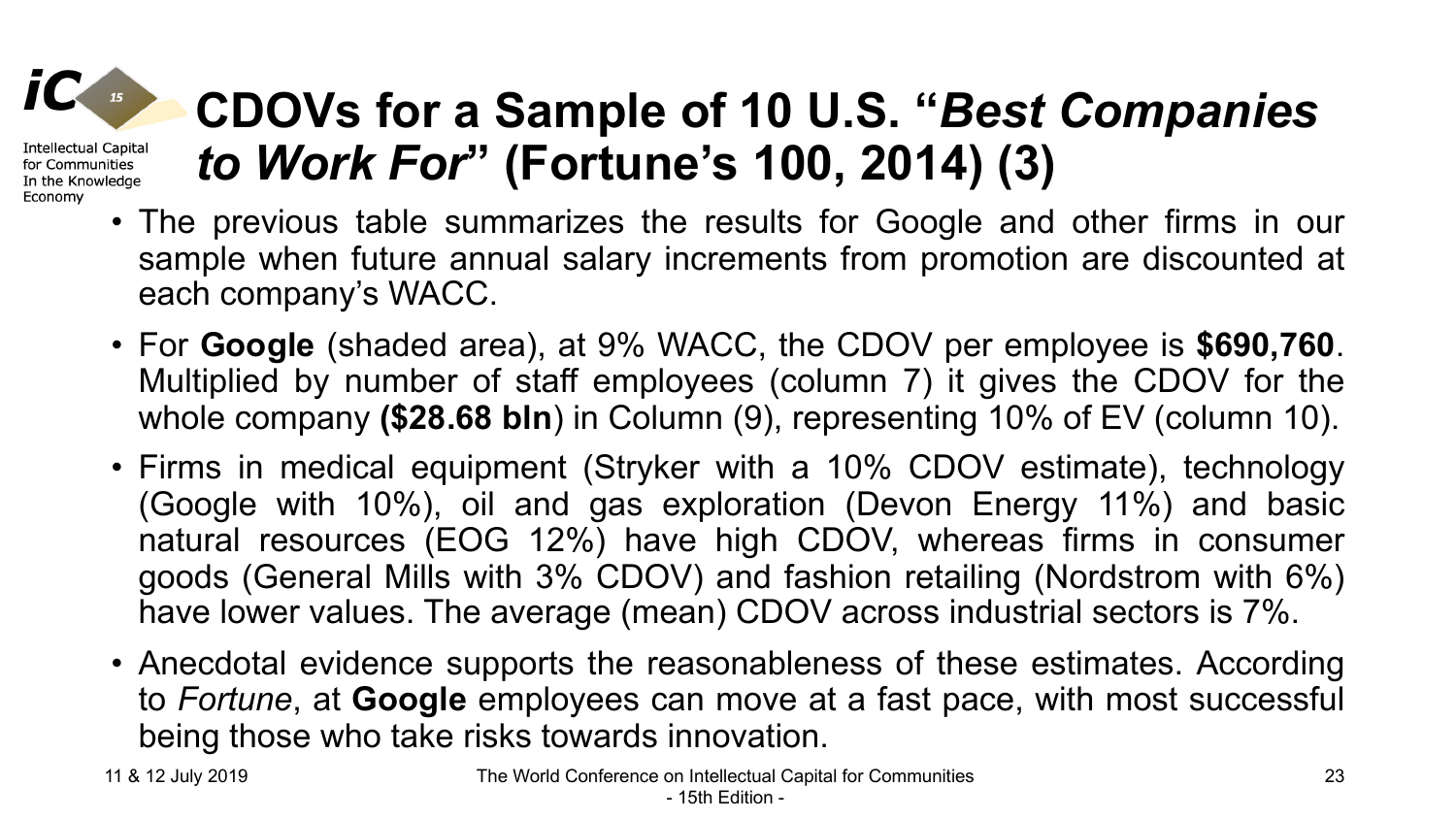### **CDOVs for a Sample of 10 U.S. "***Best Companies to Work For***" (Fortune's 100, 2014) (4)**

- At shoe retailer **Nordstrom** (with 6% of value from CDOV), employees value internal mobility opportunities to move around the company in terms of positions and geography. "*If you are willing to re-locate for some roles, your professional growth is limitless*," noted one employee. Moreover, there is high variability in salary scales across ranks through a commission pay structure, which raises the value of CDOV.
- At **Devon Energy** (with 11% of value from CDOV), 7 out of 10 workers believe managers award promotions to those who deserve them.
- At **EOG Resources** (with 12% of value from career development), employees praise the company's salaries and benefits. 9 out of 10 employees feel they make a difference at the organization. "*The opportunities are tremendous. Advancement opportunities will be available. It is exciting to be in the growth and able to have a shot at moving up*," noted another employee.

**Intellectual Capital** for Communities In the Knowledge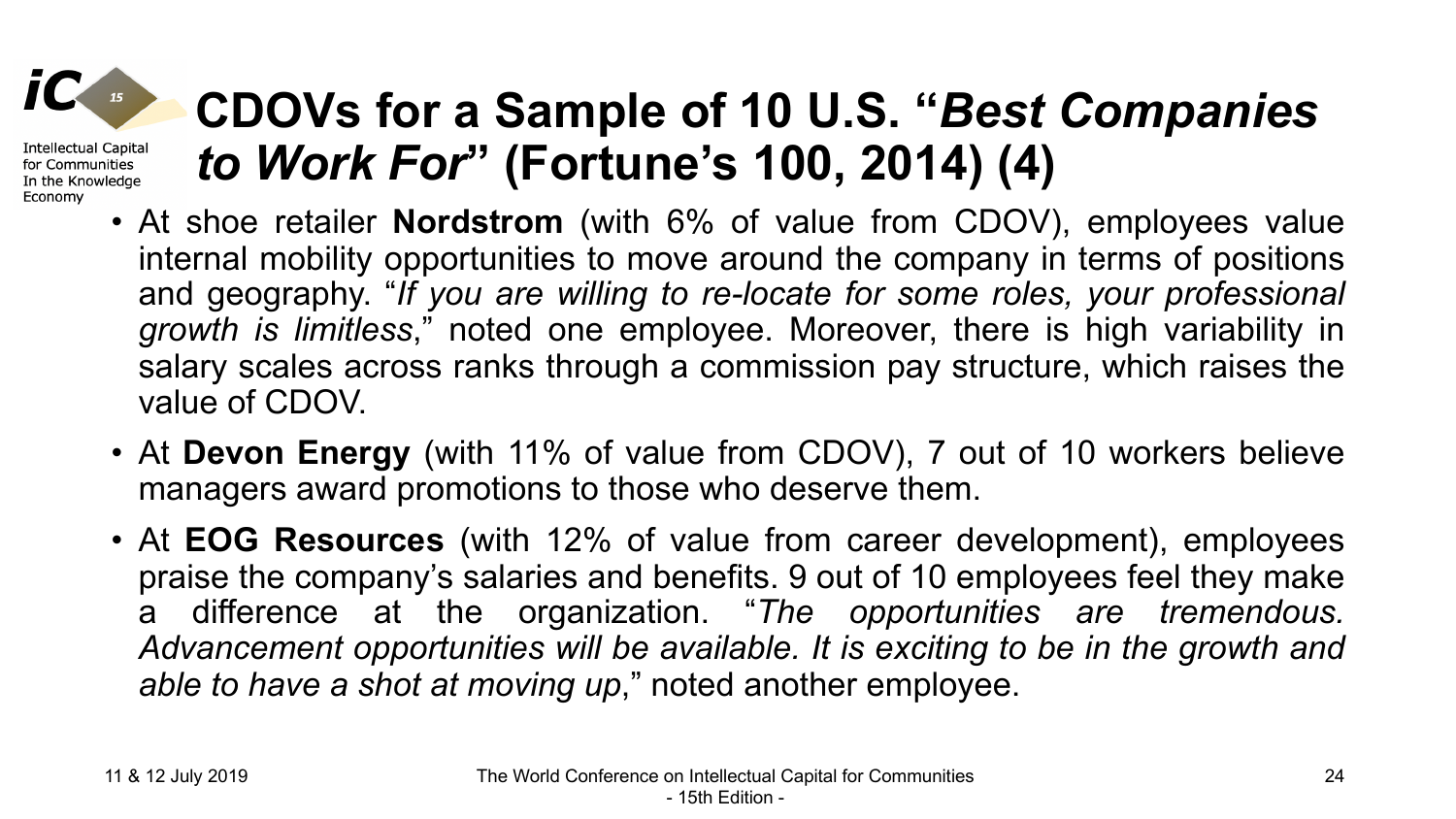### **CDOVs for a Sample of 10 U.S. "***Best Companies to Work For***" (Fortune's 100, 2014) (5)**

- In the technology sector, although **Intel** is comparable to Google, its CDOV is somewhat lower (8%) partly because of a policy of flatter salary scales across ranks.
- The CDOV estimates for these 10 companies, expressed as % of their EV, are graphed *across US firms* (panel A) and *industrial sectors* (panel B) showing **a pattern that increases with volatility**.
- The above patterns are reasonable. Firms in less dynamic industries (e.g., defensive) rely more on committed employee modes and on internal development with flatter salary scales, while firms in volatile industries rely more on flexible human resource management, including more staging flexibility.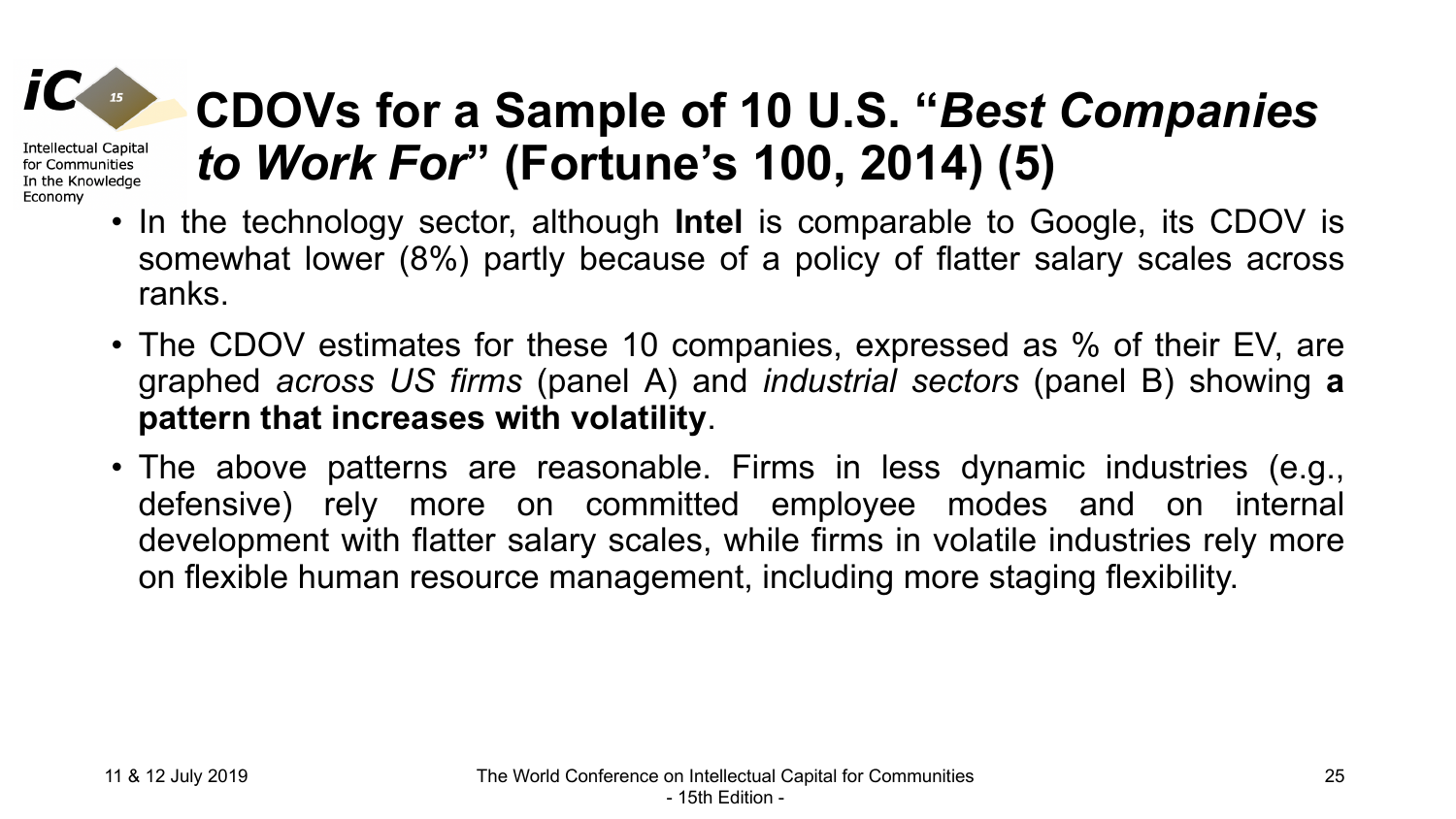#### **Estimates of CDOVs across U.S. Firms**

**Intellectual Capital** for Communities In the Knowledge Economy

 $15$ 

*iC* 

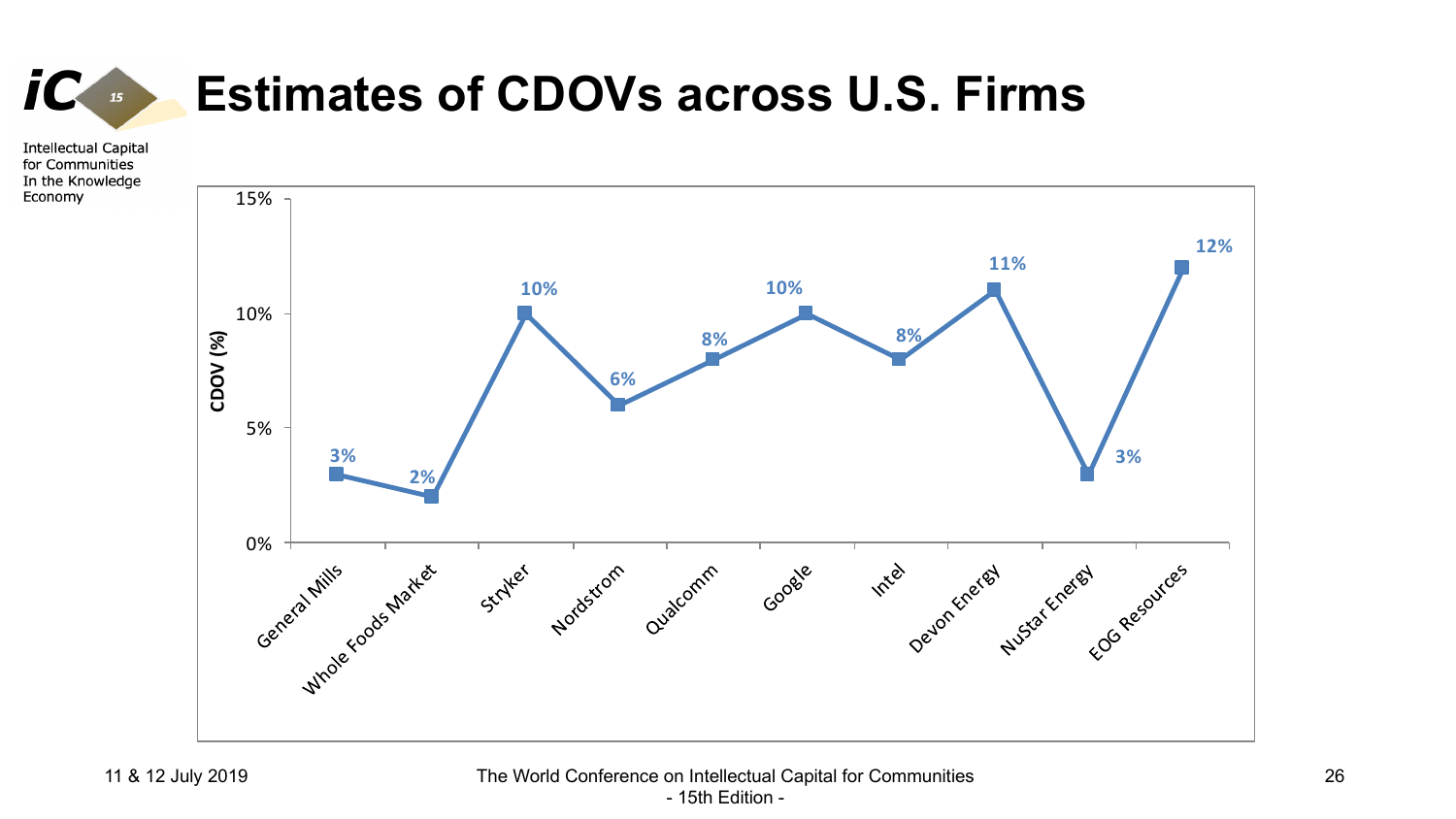

#### **Estimates of CDOVs across U.S. Industrial Sectors**

**Intellectual Capital** for Communities In the Knowledge Economy



11 & 12 July 2019 The World Conference on Intellectual Capital for Communities - 15th Edition -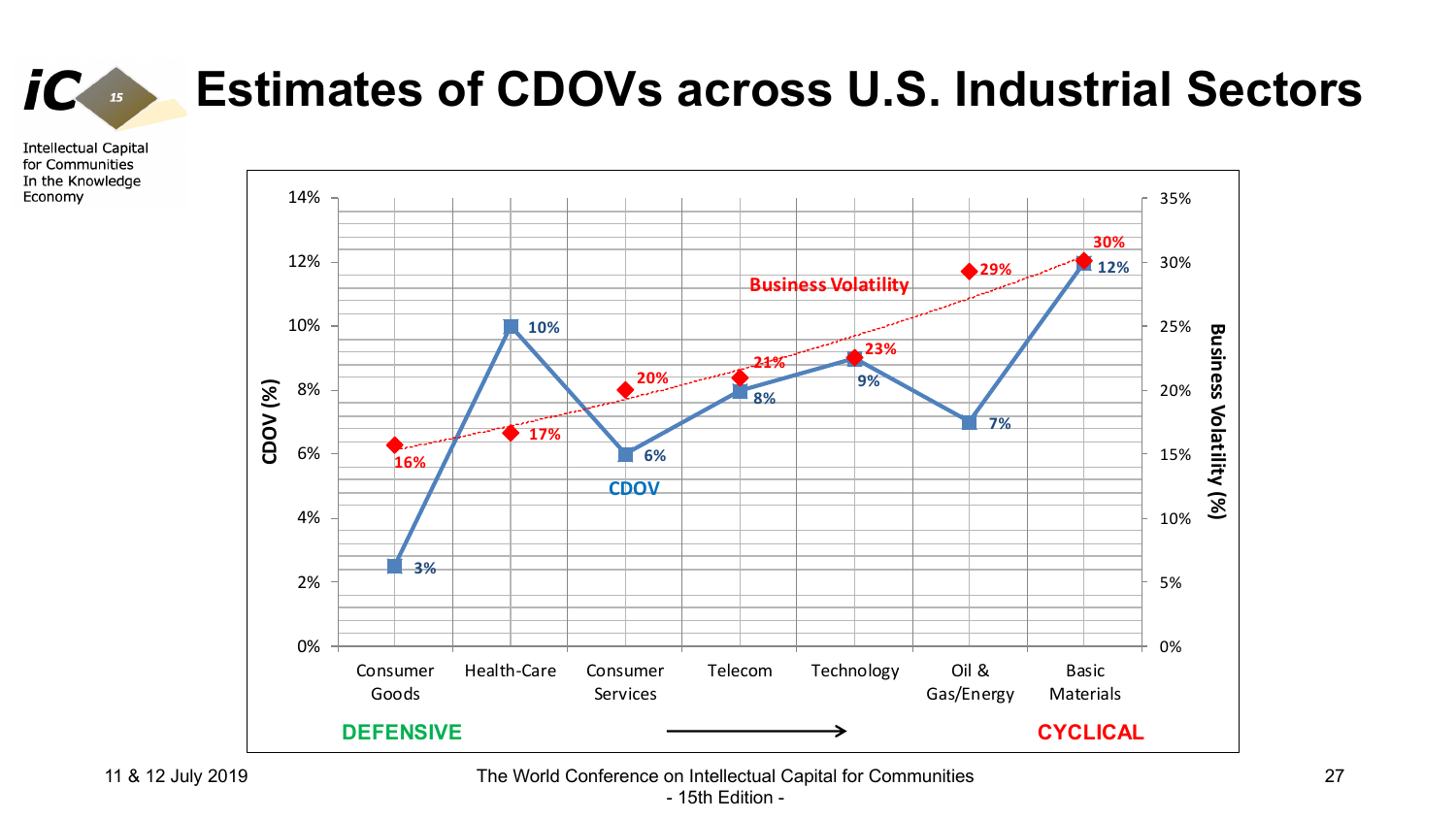### **Implications for HR/Strategy Scholars and Managers**

- Our proposed methodological approach to HC career development programs based on ROT has the potential to be both **impactful to HR scholarship** and **relevant for managerial practice**, thus addressing a call by Kryscynski & Ulrich (2015) to *make human capital theory both rigorous and relevant*.
- **HR scholars and managers** can determine the flexibility value unleashed from staging the deployment of HC resources in the face of unanticipated demand and skills shifts.
- **Strategy scholars and top managers** may better understand how developing a HR adaptive organizational capability can be a source of sustainable competitive advantage for firms in dynamic industries.

Intellectual Capital for Communities In the Knowledge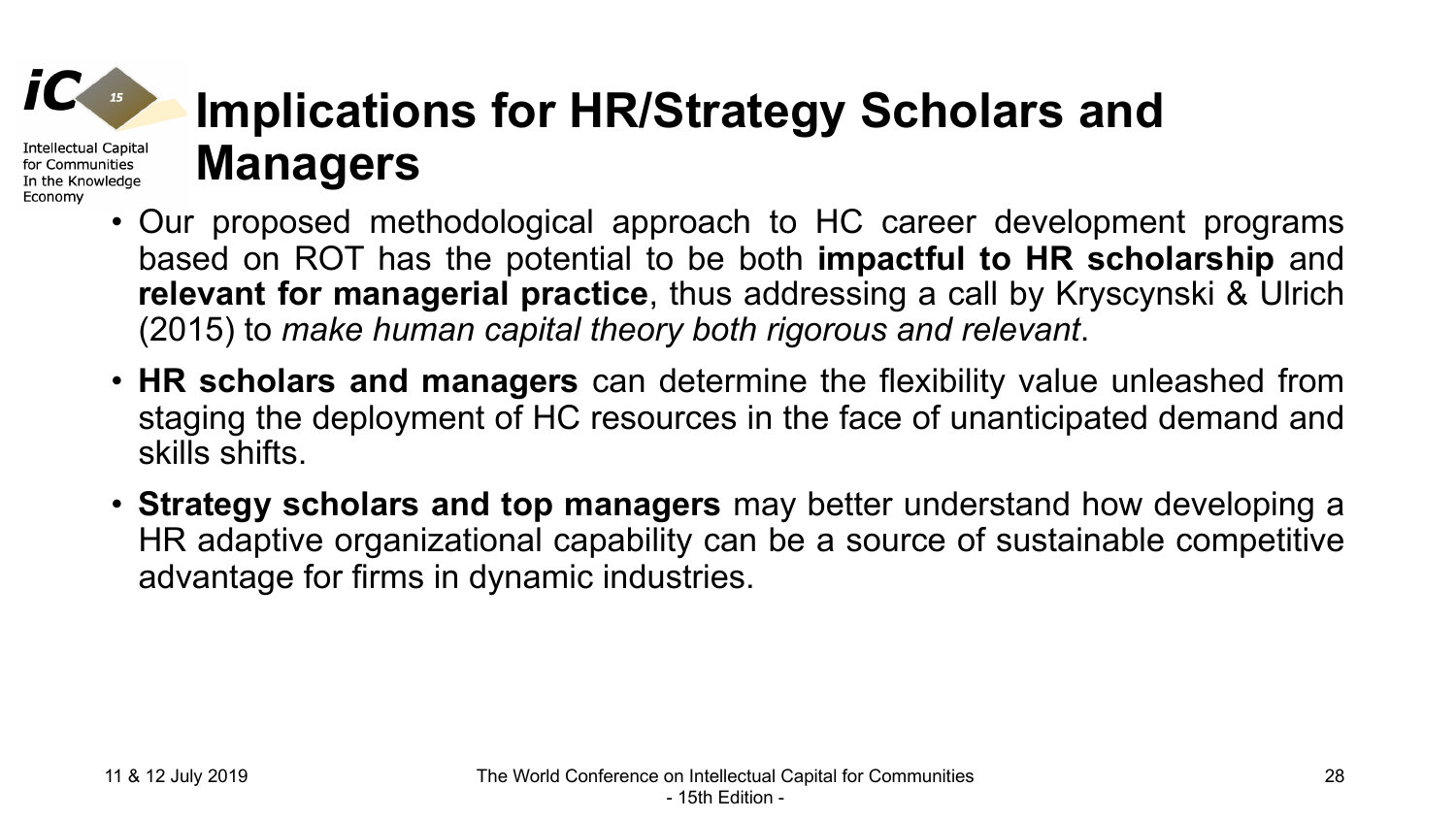

- In this paper, we have shown **how to value theoretically a multi-stage decision process in an organizational context involving HC career development programs** and provided an **innovative application of real options methodology to SHRM**.
- Assessing the value contribution of HRs is important for corporate value creation, objective corporate performance evaluation and the enhancement of competitive advantage, an objective that has eluded the management profession for decades.
- This article is *innovative* in being the first to quantify the value of HC's contribution to corporate value creation and provide objective evaluation in the context of organizational career development programs.
- Our RO approach offers guidance as to how to value HRs as a *sequential investment process* under uncertain demand or skill conditions.